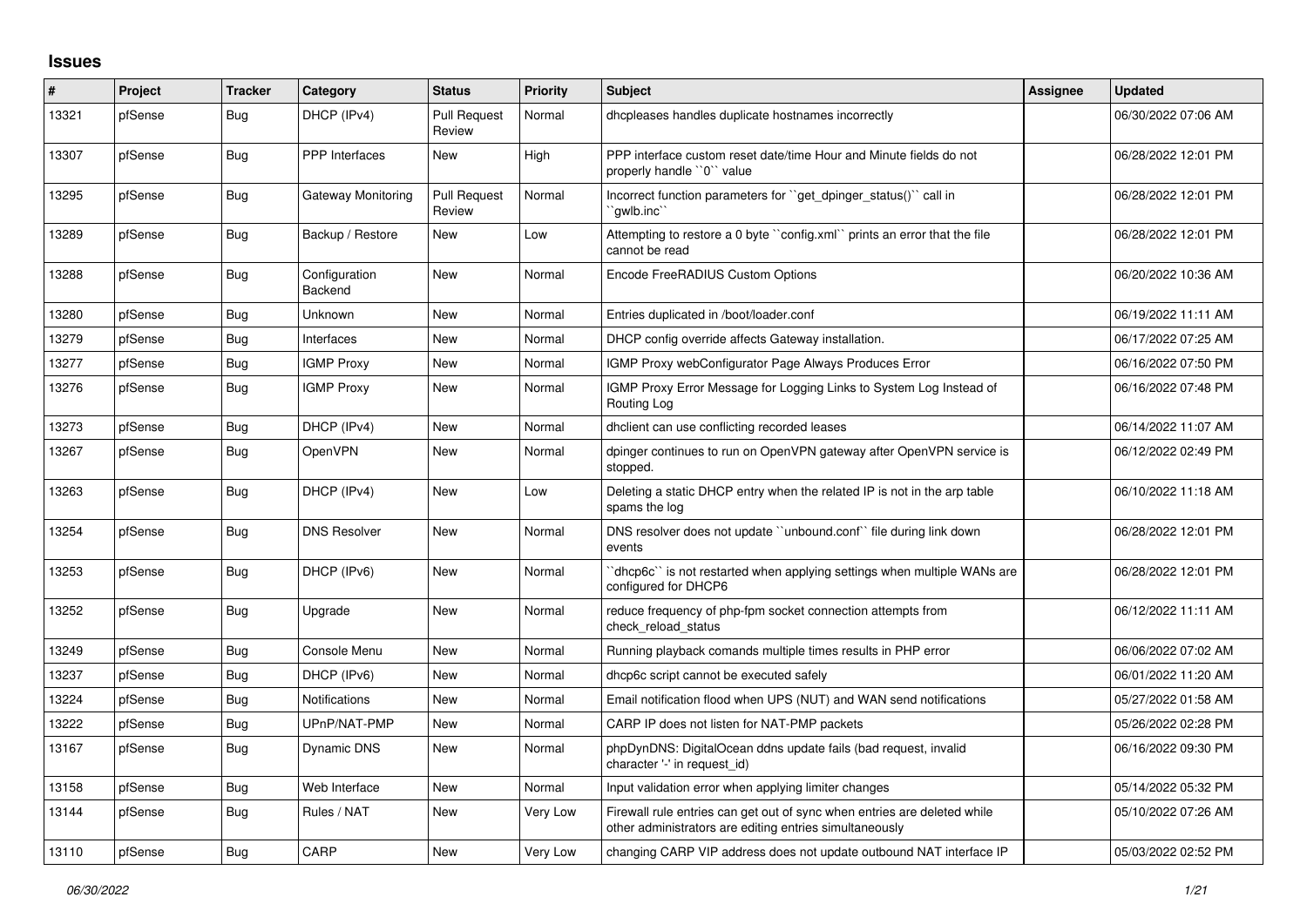| ∦     | Project | <b>Tracker</b> | Category                                 | <b>Status</b>                 | <b>Priority</b> | <b>Subject</b>                                                                                           | <b>Assignee</b> | <b>Updated</b>      |
|-------|---------|----------------|------------------------------------------|-------------------------------|-----------------|----------------------------------------------------------------------------------------------------------|-----------------|---------------------|
| 13087 | pfSense | <b>Bug</b>     | OpenVPN                                  | New                           | Normal          | OpenVPN Server: hide WINS servers list when netbios option is<br>unchecked while WINS servers is checked |                 | 04/22/2022 10:29 AM |
| 13076 | pfSense | Bug            | Gateway Monitoring                       | New                           | Normal          | Marking a gateway as down does not affect IPsec entries using gateway<br>groups                          |                 | 06/28/2022 12:01 PM |
| 13068 | pfSense | <b>Bug</b>     | Aliases / Tables                         | New                           | Normal          | Error loading rules when URL Table IPs content is empty                                                  |                 | 04/17/2022 09:07 PM |
| 13067 | pfSense | Bug            | <b>FilterDNS</b>                         | New                           | Normal          | filterdns resolve interval is twice the intended value                                                   |                 | 04/17/2022 07:45 PM |
| 13051 | pfSense | <b>Bug</b>     | <b>Traffic Shaper</b><br>(ALTQ)          | New                           | Normal          | Firewall traffic shaper by interface selection unknow                                                    |                 | 04/12/2022 07:03 AM |
| 13046 | pfSense | <b>Bug</b>     | Rules / NAT                              | New                           | Normal          | Floating rule applied to IPv6 interface with a SLAAC DHCPv6 gateway<br>reports error on boot             |                 | 04/11/2022 09:50 AM |
| 13003 | pfSense | <b>Bug</b>     | Hardware / Drivers                       | New                           | Normal          | Malicious Driver Detection event on ixl driver                                                           |                 | 06/25/2022 05:00 PM |
| 13000 | pfSense | <b>Bug</b>     | <b>IPsec</b>                             | New                           | Low             | IPsec AES-GCM encryption algorithm "Key Length" field should be labeled<br>"ICV Length"                  |                 | 03/30/2022 07:40 AM |
| 12960 | pfSense | Bug            | Installer                                | New                           | Normal          | VGA installer image defaults to serial console, serial console is default in<br>GUI settings             |                 | 06/28/2022 12:01 PM |
| 12959 | pfSense | Bug            | DHCP (IPv4)                              | Feedback                      | Normal          | dhcplease process wrongly update host file if client-hostname is empty                                   |                 | 03/28/2022 10:26 AM |
| 12950 | pfSense | Bug            | Routing                                  | <b>New</b>                    | Normal          | OpenVPN as default gateway does not get set at boot time                                                 |                 | 04/09/2022 05:46 PM |
| 12947 | pfSense | <b>Bug</b>     | DHCP (IPv6)                              | <b>Pull Request</b><br>Review | Normal          | DHCP6 client does not take any action if the interface IPv6 address<br>changes during renewal            |                 | 06/28/2022 12:01 PM |
| 12938 | pfSense | Bug            | IPv6 Router<br>Advertisements<br>(RADVD) | New                           | Normal          | MaxRtrAdvInterval would allow stale DNS servers to be deleted faster                                     |                 | 03/12/2022 09:37 AM |
| 12927 | pfSense | <b>Bug</b>     | OpenVPN                                  | <b>New</b>                    | Normal          | OpenVPN with OCSP enabled allows connections with revoked certificates                                   |                 | 03/24/2022 08:22 AM |
| 12926 | pfSense | <b>Bug</b>     | Interfaces                               | Feedback                      | Normal          | Changing LAGG type on CARP interfaces makes VIPs go to an "init" State                                   |                 | 03/10/2022 10:52 AM |
| 12922 | pfSense | <b>Bug</b>     | DHCP (IPv4)                              | New                           | Normal          | Classless static routes received on DHCP WAN can override chosen<br>default gateway                      |                 | 03/28/2022 10:08 AM |
| 12905 | pfSense | <b>Bug</b>     | Web Interface                            | <b>New</b>                    | Normal          | Add VLAN Re-assignment to Import Interface Mismatch Wizard                                               |                 | 03/07/2022 08:05 AM |
| 12888 | pfSense | <b>Bug</b>     | Rules / NAT                              | New                           | Normal          | pfSense sends un-NATed packets during OpenVPN startup                                                    |                 | 03/01/2022 03:13 PM |
| 12878 | pfSense | <b>Bug</b>     | <b>Traffic Shaper</b><br>(ALTQ)          | Incomplete                    | Normal          | Traffic shaping by interface, route queue bandwidth inbound, out by a large<br>factor.                   |                 | 06/06/2022 07:03 AM |
| 12877 | pfSense | <b>Bug</b>     | Dynamic DNS                              | Feedback                      | Normal          | Cloudflare DynDNS fails to update more than two addresses                                                |                 | 05/29/2022 06:56 PM |
| 12875 | pfSense | <b>Bug</b>     | Package System                           | New                           | Normal          | Import zabbix-agent6 and zabbix-proxy6 from FreeBSD Ports                                                |                 | 05/28/2022 06:50 PM |
| 12857 | pfSense | Bug            | Gateways                                 | New                           | Normal          | Firewall gateway goes away when making changes to Bridge0 device                                         |                 | 02/27/2022 11:20 AM |
| 12853 | pfSense | Bug            | <b>NAT Reflection</b>                    | Feedback                      | High            | Network Address Translation - Pure NAT pfsense freeze after reboot                                       |                 | 02/22/2022 08:40 AM |
| 12850 | pfSense | Bug            | Routing                                  | New                           | Low             | Console error during boot: "route: route has not been found"                                             |                 | 02/22/2022 08:27 AM |
| 12829 | pfSense | Bug            | <b>Traffic Shaper</b><br>(Limiters)      | Feedback                      | Normal          | Dummynet kernel module fails to load after upgrade.                                                      |                 | 03/17/2022 09:26 AM |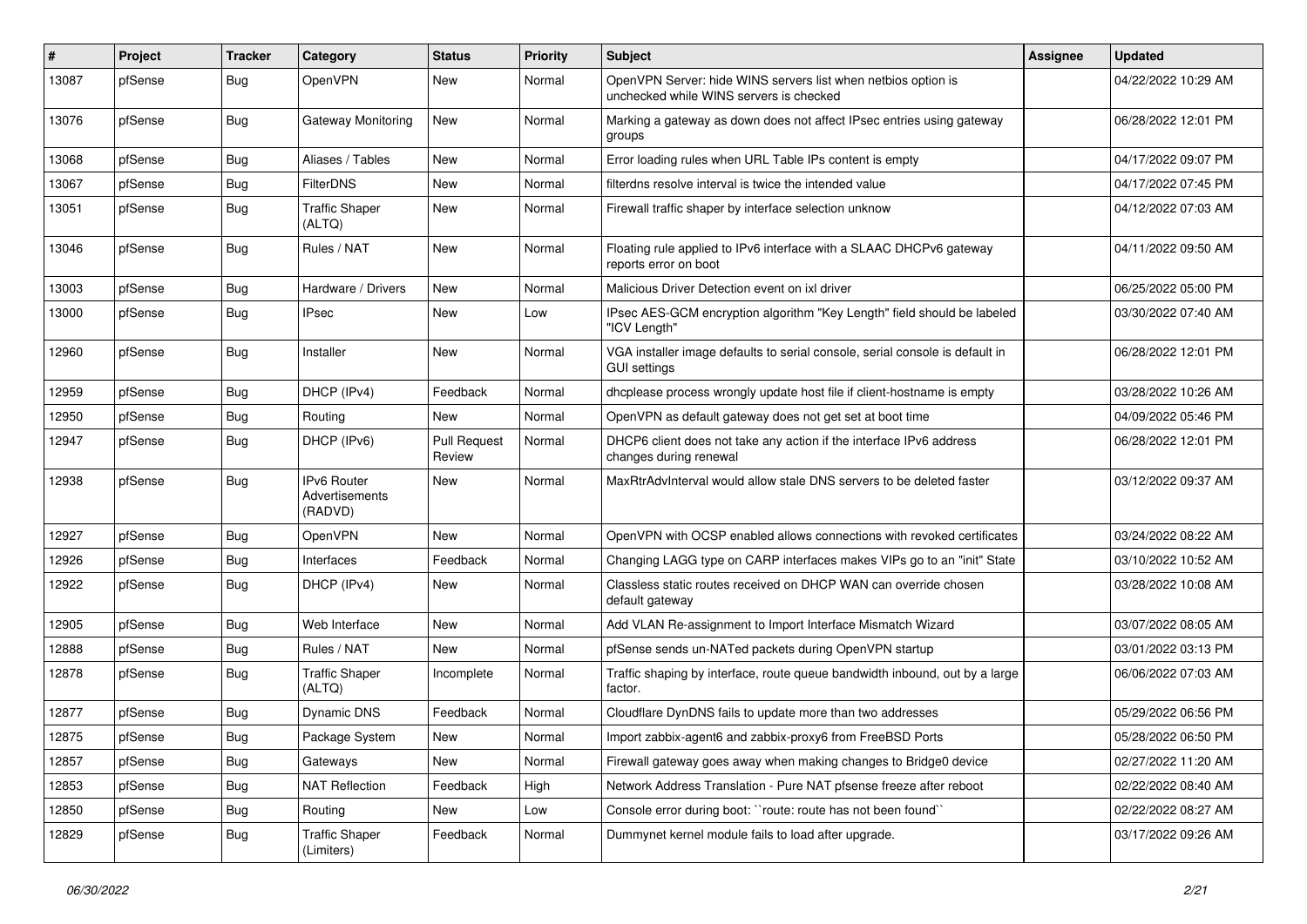| #     | Project | <b>Tracker</b> | Category                 | <b>Status</b>                 | <b>Priority</b> | Subject                                                                                                                | Assignee | <b>Updated</b>      |
|-------|---------|----------------|--------------------------|-------------------------------|-----------------|------------------------------------------------------------------------------------------------------------------------|----------|---------------------|
| 12828 | pfSense | Bug            | <b>Wireless</b>          | New                           | Normal          | pfSense keeps crashing (Fatal trap 12: page fault while in kernel mode)                                                |          | 02/21/2022 07:55 AM |
| 12823 | pfSense | <b>Bug</b>     | DHCP (IPv6)              | <b>New</b>                    | Normal          | Multiple DHCP6 WAN connections PPPoE interface 'defached' status                                                       |          | 02/18/2022 05:39 AM |
| 12797 | pfSense | Bug            | UPnP/NAT-PMP             | New                           | Normal          | UPnP+STUN forms invalid outbound NAT rules using the external address<br>discovered from STUN                          |          | 02/15/2022 01:01 PM |
| 12796 | pfSense | Bug            | Upgrade                  | Confirmed                     | Normal          | 2.5.2 -> 2.6.0 upgrade segfaults if certain packages are installed.                                                    |          | 05/24/2022 07:43 AM |
| 12774 | pfSense | Bug            | Backup / Restore         | <b>New</b>                    | Normal          | Picture widget image is not saved in backup                                                                            |          | 04/04/2022 04:48 AM |
| 12764 | pfSense | Bug            | Gateways                 | <b>New</b>                    | Normal          | VTI gateway status is pending after assigning the VTI interface                                                        |          | 02/07/2022 05:41 AM |
| 12757 | pfSense | Bug            | <b>Diagnostics</b>       | <b>Pull Request</b><br>Review | <b>Very Low</b> | Clean up /etc/inc/filter.inc use of pfctl -F                                                                           |          | 06/28/2022 12:01 PM |
| 12747 | pfSense | Bug            | Logging                  | <b>New</b>                    | Normal          | System log is filled by sshguard                                                                                       |          | 06/30/2022 05:21 AM |
| 12740 | pfSense | Bug            | FreeBSD                  | Incomplete                    | Normal          | panic: esp input cb: Unexpected address family                                                                         |          | 01/27/2022 01:19 PM |
| 12737 | pfSense | Bug            | Certificates             | New                           | Normal          | CApath is not defined by default in curl                                                                               |          | 06/28/2022 12:01 PM |
| 12734 | pfSense | Bug            | Web Interface            | Incomplete                    | Low             | Long hostname breaks DHCP leases layout                                                                                |          | 01/31/2022 01:03 PM |
| 12730 | pfSense | <b>Bug</b>     | Captive Portal           | New                           | Normal          | RADIUS accounting does not work if WAN is down                                                                         |          | 01/26/2022 05:13 AM |
| 12726 | pfSense | Bug            | Authentication           | <b>New</b>                    | Normal          | LDAP select container button auto populate                                                                             |          | 01/25/2022 01:48 PM |
| 12708 | pfSense | Bug            | Aliases / Tables         | New                           | Normal          | alias with non resolving DNS entry breaks underlying pf table                                                          |          | 02/20/2022 06:13 PM |
| 12705 | pfSense | Bug            | <b>IPsec</b>             | Incomplete                    | Normal          | ECDSA certificate does not work for IPSec VPN phase 1                                                                  |          | 01/24/2022 03:22 PM |
| 12648 | pfSense | <b>Bug</b>     | Captive Portal           | <b>New</b>                    | Normal          | Undocumented variables 'listenporthttp' and 'listenporthttps'                                                          |          | 12/28/2021 10:44 AM |
| 12632 | pfSense | Bug            | Gateways                 | New                           | High            | Assigning a /30 WAN IP address at the console does not save the gateway<br>correctly                                   |          | 06/28/2022 12:01 PM |
| 12612 | pfSense | Bug            | <b>DNS Resolver</b>      | <b>New</b>                    | Normal          | DNS Resolver is restarted during every "rc.newwanip" event                                                             |          | 06/28/2022 12:01 PM |
| 12563 | pfSense | Bug            | OpenVPN                  | New                           | Normal          | OpenVPN server doesn't support Framed-IPv6-Address RADIUS attribute                                                    |          | 12/03/2021 11:19 AM |
| 12552 | pfSense | <b>Bug</b>     | <b>OpenVPN</b>           | New                           | Normal          | "Pull DNS" option within OpenVPN client does not cause pfSense to use<br>DNS servers assigned by remote OpenVPN server |          | 12/08/2021 08:45 AM |
| 12543 | pfSense | Bug            | Web Interface            | Feedback                      | Normal          | Deleteing a Outbound NAT rule gave me an empty rule and displayed php<br>error in UI.                                  |          | 02/14/2022 04:36 AM |
| 12542 | pfSense | Bug            | Virtual IP Addresses     | <b>New</b>                    | Normal          | Cannot assign a same IPv6 Link-Local address to different interfaces                                                   |          | 11/25/2021 01:41 AM |
| 12539 | pfSense | <b>Bug</b>     | Interfaces               | New                           | Low             | Changing VLAN ID for LAN interface in assignments silently fails.                                                      |          | 11/23/2021 04:12 AM |
| 12519 | pfSense | Bug            | Authentication           | New                           | Normal          | Fail authentication using special character in password via the LDAP<br>connector                                      |          | 11/12/2021 07:39 AM |
| 12509 | pfSense | Bug            | OpenVPN                  | <b>New</b>                    | Normal          | Deffered authentication does not work with auth-gen-token external-auth or<br>pusk "auth-token"                        |          | 11/08/2021 04:01 AM |
| 12508 | pfSense | Bug            | <b>DHCP Relay</b>        | New                           | Normal          | DHCP Relay over VPN                                                                                                    |          | 11/06/2021 11:25 AM |
| 12504 | pfSense | Bug            | Interfaces               | New                           | Normal          | BCM57412 NetXtreme-E 10Gb RDMA Ethernet controller issue                                                               |          | 11/05/2021 04:51 AM |
| 12483 | pfSense | <b>Bug</b>     | Configuration<br>Backend | New                           | Normal          | GUI creates inconsistent config.xml                                                                                    |          | 10/23/2021 06:48 AM |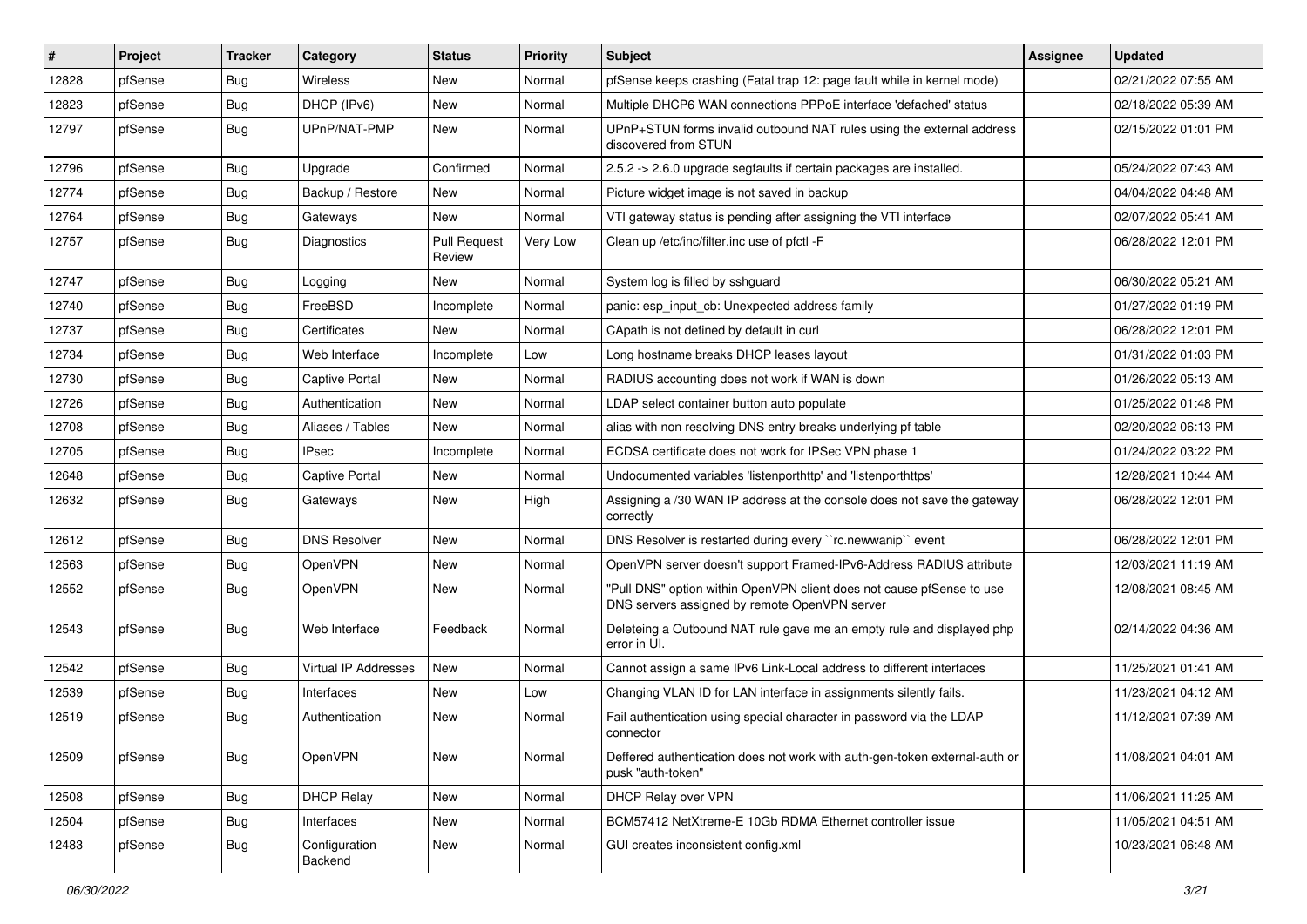| $\vert$ # | Project | <b>Tracker</b> | Category                        | <b>Status</b>                 | <b>Priority</b> | Subject                                                                                                                          | <b>Assignee</b> | <b>Updated</b>      |
|-----------|---------|----------------|---------------------------------|-------------------------------|-----------------|----------------------------------------------------------------------------------------------------------------------------------|-----------------|---------------------|
| 12467     | pfSense | Bug            | <b>Captive Portal</b>           | New                           | Normal          | CP error on client disconnect after reboot                                                                                       |                 | 10/17/2021 05:35 AM |
| 12464     | pfSense | Bug            | Logging                         | <b>Pull Request</b><br>Review | Normal          | Syslog Auth messages are sent as Emergency Level                                                                                 |                 | 06/28/2022 12:01 PM |
| 12451     | pfSense | <b>Bug</b>     | Virtual IP Addresses            | New                           | Normal          | deleteVIP() does not check RFC2136 Update Source                                                                                 |                 | 10/13/2021 10:06 AM |
| 12436     | pfSense | <b>Bug</b>     | PPPoE Server                    | New                           | Normal          | Pppoe server config gui does not allow setting of chap authentication, and<br>sets the network start address for allocation to 0 |                 | 10/21/2021 08:15 AM |
| 12421     | pfSense | Bug            | Rules / NAT                     | New                           | Normal          | IPV6 limiter bug                                                                                                                 |                 | 10/02/2021 08:44 AM |
| 12401     | pfSense | Bug            | <b>Traffic Graphs</b>           | New                           | Normal          | Traffic graphs with untagged and tagged VLAN on same interface                                                                   |                 | 09/23/2021 09:18 PM |
| 12393     | pfSense | <b>Bug</b>     | <b>Traffic Shaper</b><br>(ALTQ) | New                           | Low             | Priority of qOthersLow higher than default queues                                                                                |                 | 09/21/2021 02:48 PM |
| 12357     | pfSense | Bug            | <b>Captive Portal</b>           | New                           | Normal          | Captive Portal popup Logout button loads full login page in popup when<br>clicked                                                |                 | 10/27/2021 12:10 PM |
| 12283     | pfSense | Bug            | Authentication                  | New                           | Normal          | LDAP/RADIUS authentication servers configuration does not allow source<br>IP address to be specified                             |                 | 08/20/2021 01:15 AM |
| 12259     | pfSense | Bug            | <b>Operating System</b>         | New                           | Normal          | Intel em NICs Suffering Performance Degradation on FreeBSD12                                                                     |                 | 02/25/2022 09:28 PM |
| 12249     | pfSense | Bug            | Backup / Restore                | New                           | Normal          | HAProxy causing failed ACB backups                                                                                               |                 | 11/15/2021 11:58 PM |
| 12122     | pfSense | Bug            | Web Interface                   | New                           | Normal          | Perform greedy actions asychronously                                                                                             |                 | 07/10/2021 01:10 PM |
| 12095     | pfSense | Bug            | Authentication                  | New                           | Normal          | Memory leak in pcscd                                                                                                             |                 | 06/01/2022 01:01 PM |
| 12070     | pfSense | <b>Bug</b>     | DHCP (IPv4)                     | New                           | Low             | <b>VLAN0 for WAN DHCP</b>                                                                                                        |                 | 12/23/2021 04:31 PM |
| 12067     | pfSense | <b>Bug</b>     | DHCP (IPv4)                     | New                           | Very Low        | <b>DHCP Monitoring Statistics Error</b>                                                                                          |                 | 06/21/2021 08:39 AM |
| 12056     | pfSense | Bug            | Logging                         | New                           | Normal          | Filterlog says "Unknown Option %u"                                                                                               |                 | 06/18/2021 05:51 AM |
| 12013     | pfSense | Bug            | Logging                         | New                           | Low             | Reading log data is inefficient in certain cases                                                                                 |                 | 06/08/2021 07:35 AM |
| 11992     | pfSense | Bug            | Virtual IP Addresses            | Confirmed                     | High            | GRE Tunnel - Does not work with a virtual IP as endpoint                                                                         |                 | 06/04/2021 01:16 AM |
| 11960     | pfSense | Bug            | Gateway Monitoring              | Feedback                      | Normal          | Gateway Monitoring Traffic Goes Out Default Gateway                                                                              |                 | 12/20/2021 05:43 AM |
| 11953     | pfSense | Bug            | <b>IGMP Proxy</b>               | <b>New</b>                    | Normal          | XG-1541 crashes when igmpproxy is enabled and network interfaces<br>status change                                                |                 | 05/24/2021 04:55 PM |
| 11925     | pfSense | Bug            | OpenVPN                         | New                           | Normal          | Calling-Station-Id always set to WAN IP                                                                                          |                 | 05/14/2021 09:27 AM |
| 11872     | pfSense | <b>Bug</b>     | Interfaces                      | New                           | Normal          | gif interfaces reporting incorrect traffic counters                                                                              |                 | 12/30/2021 04:00 AM |
| 11786     | pfSense | Bug            | <b>Services</b>                 | New                           | Normal          | SSH incomplete setup and startup fail while recovering XML backup in a<br>fresh install of pfSense 2.5.0                         |                 | 04/17/2021 01:36 PM |
| 11778     | pfSense | <b>Bug</b>     | OpenVPN                         | New                           | Normal          | OpenVPN uses 100% CPU after experiencing packet loss                                                                             |                 | 02/28/2022 07:38 AM |
| 11761     | pfSense | Bug            | L <sub>2</sub> TP               | New                           | Normal          | L2TP/IPsec VPN : PPP LCP negotiation occurs before user authentication                                                           |                 | 03/31/2021 04:52 AM |
| 11759     | pfSense | Bug            | Dashboard                       | New                           | Normal          | Traffic graphs on dashboard double upload on pppoe links                                                                         |                 | 12/30/2021 04:00 AM |
| 11731     | pfSense | <b>Bug</b>     | Hardware / Drivers              | New                           | Normal          | Missing support for Realtek USB NICs                                                                                             |                 | 03/30/2021 04:32 AM |
| 11730     | pfSense | <b>Bug</b>     | Web Interface                   | New                           | Normal          | Improve visibility of option selections in dark themes                                                                           |                 | 03/25/2021 09:38 PM |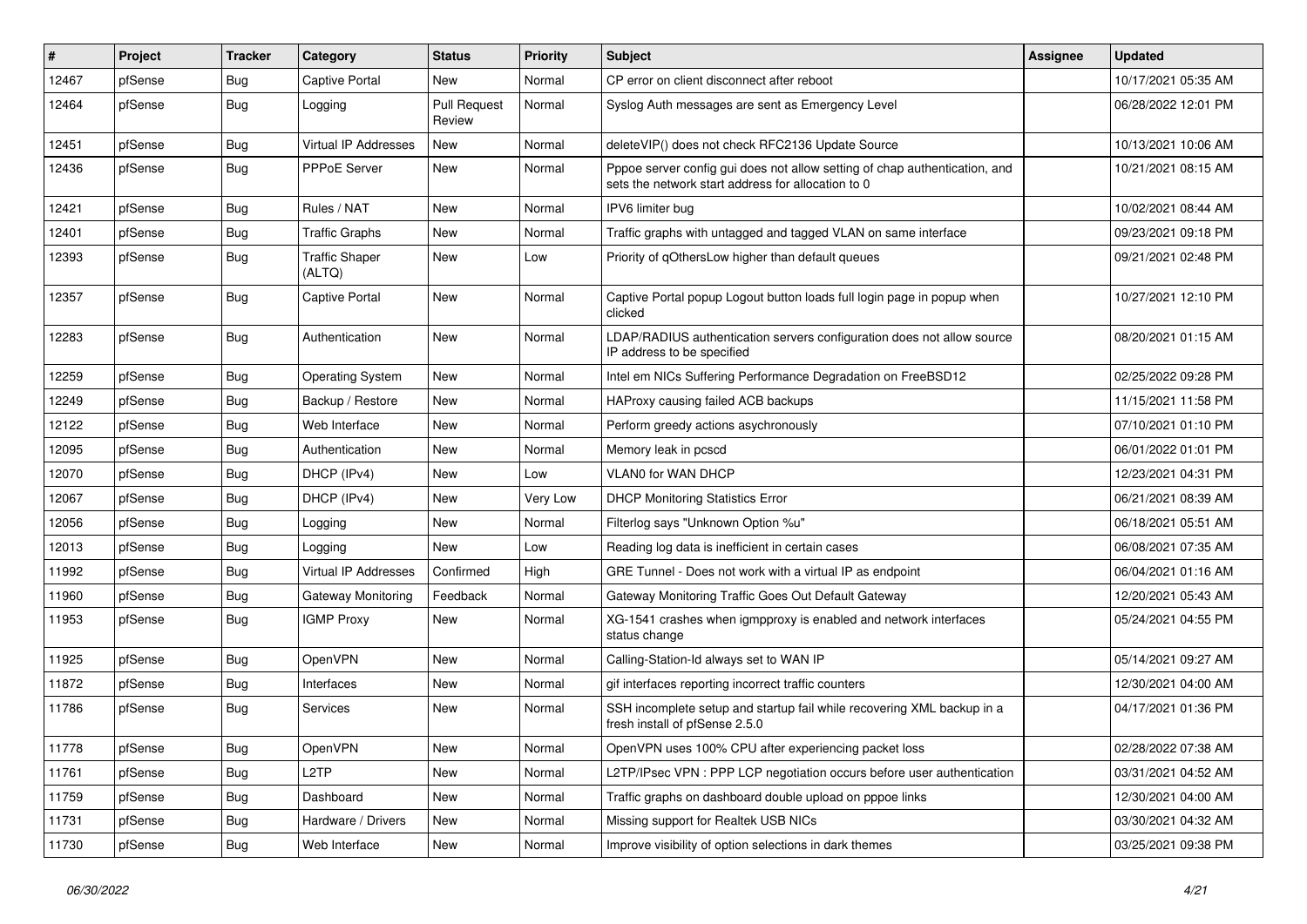| #     | Project | <b>Tracker</b> | Category                            | <b>Status</b> | <b>Priority</b> | Subject                                                                                                                                                                                         | <b>Assignee</b> | <b>Updated</b>      |
|-------|---------|----------------|-------------------------------------|---------------|-----------------|-------------------------------------------------------------------------------------------------------------------------------------------------------------------------------------------------|-----------------|---------------------|
| 11724 | pfSense | Bug            | Package System                      | New           | Normal          | Packages unexpectedly removed when changing update branches                                                                                                                                     |                 | 03/29/2021 08:09 AM |
| 11717 | pfSense | <b>Bug</b>     | Rules / NAT                         | <b>New</b>    | Normal          | Incorrect port forwarding rules if Destination port alias is not equal to<br>Redirect target port alias                                                                                         |                 | 03/22/2021 06:06 AM |
| 11715 | pfSense | <b>Bug</b>     | OpenVPN                             | <b>New</b>    | Normal          | OpenVPN MTU                                                                                                                                                                                     |                 | 03/22/2021 01:35 AM |
| 11666 | pfSense | Bug            | Logging                             | New           | Normal          | GUI Firewall log search not parsing filter.log beyond hard coded limit                                                                                                                          |                 | 03/12/2021 11:38 AM |
| 11657 | pfSense | Bug            | Interfaces                          | New           | Normal          | netmap_ring_reinit error                                                                                                                                                                        |                 | 03/18/2021 10:32 PM |
| 11641 | pfSense | <b>Bug</b>     | Interfaces                          | New           | Normal          | On xn based interfaces without the VLANMTU flag the first VLAN tag<br>defined does not follow the parent interface MTU settings. All subsequent<br>VLAN tags follow the parent interface's MTU. |                 | 03/09/2021 06:42 PM |
| 11619 | pfSense | <b>Bug</b>     | Upgrade                             | <b>New</b>    | Normal          | Unable to upgrade 2.4.4-p3 to 2.5/21.02-p1                                                                                                                                                      |                 | 08/15/2021 10:00 AM |
| 11566 | pfSense | Bug            | Web Interface                       | New           | Low             | Firewall Maximum Table Entries "default size" is whatever is entered                                                                                                                            |                 | 02/27/2021 10:01 AM |
| 11556 | pfSense | Bug            | Rules / NAT                         | New           | Normal          | Kill all states associated with a NAT address                                                                                                                                                   |                 | 03/19/2021 10:29 AM |
| 11548 | pfSense | Bug            | Rules / NAT                         | New           | Normal          | "rule expands to no valid combination" error from port forward automatic<br>rule mixing IPv4 and IPv6 elements                                                                                  |                 | 02/27/2021 03:18 PM |
| 11541 | pfSense | Bug            | OpenVPN                             | New           | Normal          | OpenVPN status does not work properly when set to TCP and Concurrent<br>Connections $= 1$                                                                                                       |                 | 03/02/2021 02:27 PM |
| 11503 | pfSense | Bug            | OpenVPN                             | New           | Normal          | Using multiple authentication backends on an OpenVPN server fails                                                                                                                               |                 | 02/23/2021 12:23 PM |
| 11473 | pfSense | <b>Bug</b>     | Web Interface                       | New           | Normal          | System Activity shows invalid data on SG-3100                                                                                                                                                   |                 | 02/19/2021 08:12 PM |
| 11430 | pfSense | <b>Bug</b>     | Interfaces                          | New           | Normal          | PHP console spam after Assigning Interfaces                                                                                                                                                     |                 | 10/09/2021 10:37 AM |
| 11429 | pfSense | <b>Bug</b>     | Web Interface                       | <b>New</b>    | Normal          | System Log / Settings form activates "Reset Log Files" button on enter                                                                                                                          |                 | 10/28/2021 01:35 PM |
| 11418 | pfSense | <b>Bug</b>     | <b>IPsec</b>                        | New           | Very Low        | 'NAT-T: Force' is broken for IPv6 IPsec                                                                                                                                                         |                 | 02/16/2021 08:25 AM |
| 11412 | pfSense | Bug            | Interfaces                          | New           | Normal          | LLDPD Package Doesn't Work with Switchports                                                                                                                                                     |                 | 02/12/2021 08:12 PM |
| 11363 | pfSense | Bug            | Installer                           | New           | Normal          | Clean Install 2.5.0 fails due to hardware incompability                                                                                                                                         |                 | 02/04/2021 11:06 AM |
| 11335 | pfSense | <b>Bug</b>     | Interfaces                          | <b>New</b>    | Normal          | Spoofing the MAC on a LAGG interface does not work for some NIC types.                                                                                                                          |                 | 01/29/2021 09:10 AM |
| 11268 | pfSense | Bug            | Web Interface                       | <b>New</b>    | Normal          | Cookie named 'id' prevents Edit form fields being set properly                                                                                                                                  |                 | 09/03/2021 06:16 AM |
| 11232 | pfSense | Bug            | <b>Operating System</b>             | New           | Normal          | Fix pfSense_fsync                                                                                                                                                                               |                 | 01/08/2021 08:53 AM |
| 11203 | pfSense | <b>Bug</b>     | Certificates                        | <b>New</b>    | Normal          | certificate manager very slow                                                                                                                                                                   |                 | 12/31/2020 11:57 AM |
| 11192 | pfSense | <b>Bug</b>     | <b>Traffic Shaper</b><br>(Limiters) | Feedback      | Normal          | Using Limiters causes out of order packets within one TCP or UDP flow                                                                                                                           |                 | 01/06/2021 12:09 AM |
| 11184 | pfSense | <b>Bug</b>     | FreeBSD                             | New           | Normal          | PF: State policy cannot be configurable                                                                                                                                                         |                 | 02/09/2021 02:43 AM |
| 11177 | pfSense | <b>Bug</b>     | Dynamic DNS                         | New           | Normal          | DDNSv6 not using Check IP Services                                                                                                                                                              |                 | 12/21/2020 05:02 AM |
| 11174 | pfSense | <b>Bug</b>     | <b>Traffic Shaper</b><br>(ALTQ)     | Feedback      | Normal          | Incorrect traffic shaping on pppoe interface                                                                                                                                                    |                 | 12/21/2020 11:21 PM |
| 11149 | pfSense | Bug            | <b>DHCP Relay</b>                   | New           | Normal          | DHCP relay won't start with DHCP server behind gateway                                                                                                                                          |                 | 03/22/2021 05:13 AM |
| 11147 | pfSense | Bug            | Dynamic DNS                         | New           | Normal          | Domeneshop DynDNS IPv4 and IPv6                                                                                                                                                                 |                 | 12/09/2020 11:47 PM |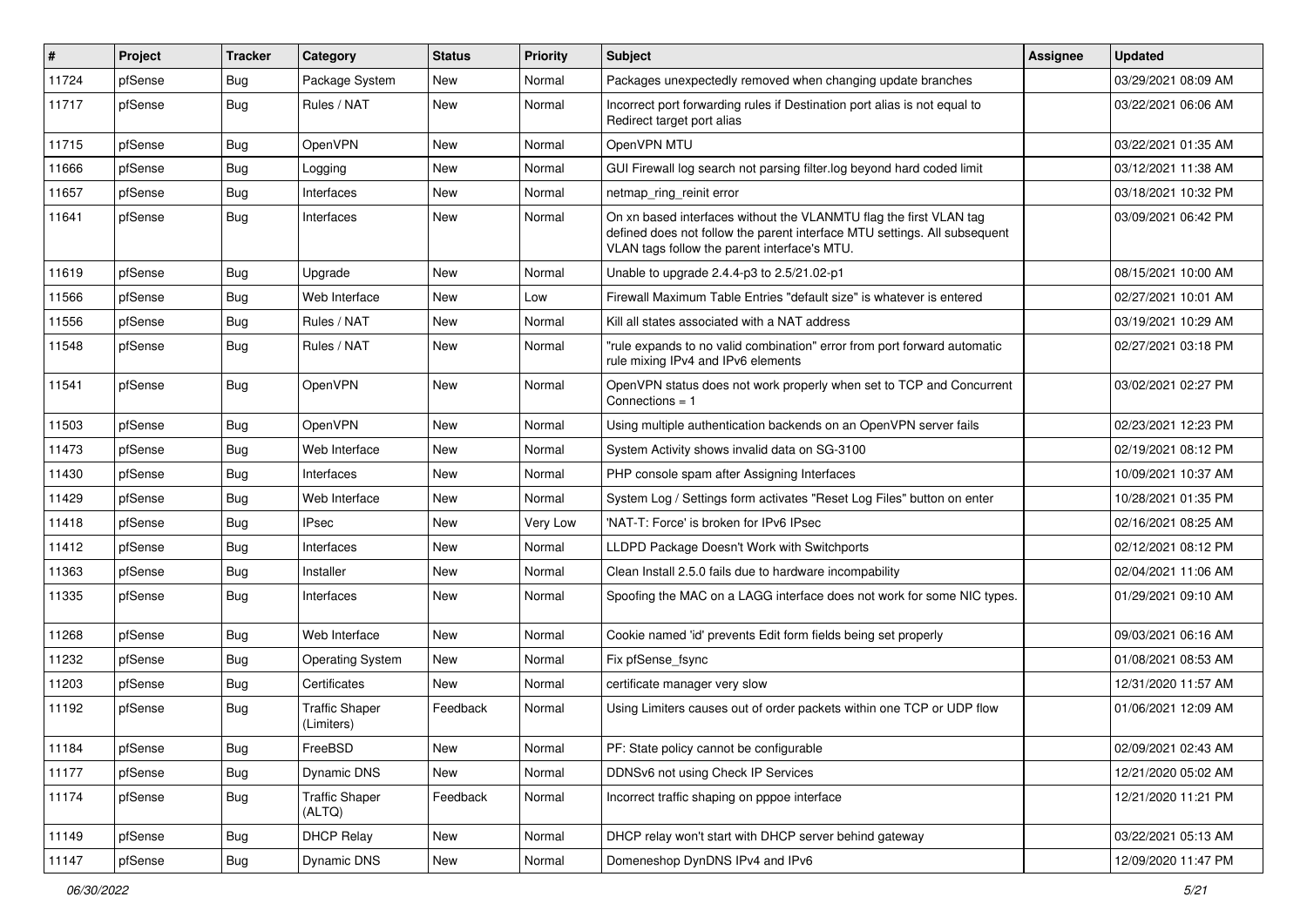| #     | Project | <b>Tracker</b> | Category                     | <b>Status</b> | <b>Priority</b> | Subject                                                                                                           | Assignee | <b>Updated</b>      |
|-------|---------|----------------|------------------------------|---------------|-----------------|-------------------------------------------------------------------------------------------------------------------|----------|---------------------|
| 11110 | pfSense | Bug            | Backup / Restore             | New           | Normal          | Backup file should be checked before restoring a specific area                                                    |          | 12/05/2020 02:50 PM |
| 11093 | pfSense | <b>Bug</b>     | Wireless                     | New           | Low             | ral(4) driver non-functional in arm64                                                                             |          | 11/21/2020 10:45 AM |
| 10980 | pfSense | <b>Bug</b>     | <b>Operating System</b>      | New           | Normal          | rc.local is executed at login by rc.initial, and not at boot time.                                                |          | 10/19/2020 09:39 AM |
| 10959 | pfSense | <b>Bug</b>     | <b>Traffic Graphs</b>        | Feedback      | Low             | Traffic graph stopped on interface used via netmap                                                                |          | 02/22/2021 02:57 AM |
| 10952 | pfSense | Bug            | Rules / NAT                  | New           | Low             | Inconsistency in Subnet Defaults Between Firewall Rules and Interface<br><b>Address Assignments</b>               |          | 10/09/2020 12:50 PM |
| 10833 | pfSense | Bug            | Configuration<br>Backend     | New           | Normal          | unbound exits on configuration error when link status flaps on LAN<br>interface                                   |          | 08/13/2020 11:53 PM |
| 10822 | pfSense | <b>Bug</b>     | DHCP (IPv6)                  | New           | Normal          | Deprecated IPv6 prefix won't be announced as deprecated to clients                                                |          | 08/10/2020 09:23 AM |
| 10765 | pfSense | Bug            | Authentication               | New           | Normal          | Ampersands in Idap_extended_query are escaped twice                                                               |          | 09/02/2020 07:55 AM |
| 10729 | pfSense | <b>Bug</b>     | Package System               | New           | Normal          | Certificate verification failed for pkg.freebsd.org                                                               |          | 07/05/2020 01:12 AM |
| 10726 | pfSense | <b>Bug</b>     | Rules / NAT                  | New           | Normal          | Sticky-connections option is bugged - sticky-address cannot be redefined                                          |          | 11/12/2020 10:12 AM |
| 10715 | pfSense | <b>Bug</b>     | <b>DHCP Relay</b>            | New           | Normal          | DHCPv6 relay always uses the "first" IPv6 address of an interface                                                 |          | 06/29/2020 05:01 AM |
| 10714 | pfSense | <b>Bug</b>     | DHCP (IPv6)                  | New           | Normal          | radyd only gives out the prefix of the "first" IPv6 address of an interface                                       |          | 10/06/2020 01:03 PM |
| 10712 | pfSense | Bug            | Rules / NAT                  | New           | Normal          | "default allow LAN IPv6 to any" rule does not work right after boot when<br>using IPv6 PD                         |          | 06/30/2020 12:17 AM |
| 10701 | pfSense | <b>Bug</b>     | Web Interface                | New           | <b>Very Low</b> | Firewall Log too wide with Rule Description Column                                                                |          | 06/25/2020 07:36 AM |
| 10690 | pfSense | <b>Bug</b>     | Installer                    | New           | Low             | Not possible to make UFS install on ZFS formatted drive                                                           |          | 04/21/2022 12:39 PM |
| 10671 | pfSense | Bug            | <b>Operating System</b>      | New           | Normal          | pfsense 2.4.5_1 does not boot on Gen2 2012R2 HyperV VM                                                            |          | 05/09/2021 06:39 AM |
| 10624 | pfSense | Bug            | <b>DNS Resolver</b>          | New           | Normal          | Unbound configuration memory leak with python module + register DHCP<br>leases active                             |          | 02/26/2021 10:27 AM |
| 10584 | pfSense | <b>Bug</b>     | Hardware / Drivers           | <b>New</b>    | Normal          | SG-3100 with M.2: shutdown instead of reboot                                                                      |          | 07/21/2020 03:08 AM |
| 10577 | pfSense | <b>Bug</b>     | Hardware / Drivers           | Feedback      | Normal          | intel x553 (c3000 chipset) loading x520 driver                                                                    |          | 05/28/2020 03:59 AM |
| 10544 | pfSense | <b>Bug</b>     | User Manager /<br>Privileges | New           | Normal          | It's not possible to add a user to group operator using the gui                                                   |          | 04/21/2022 12:39 PM |
| 10530 | pfSense | <b>Bug</b>     | Upgrade                      | New           | Normal          | Convert config version to be based on product version                                                             |          | 04/21/2022 12:39 PM |
| 10513 | pfSense | <b>Bug</b>     | Rules / NAT                  | New           | Normal          | State issues with policy routing and HA failover                                                                  |          | 04/21/2022 12:39 PM |
| 10493 | pfSense | <b>Bug</b>     | <b>IPsec</b>                 | New           | Normal          | filter_get_vpns_list() issues                                                                                     |          | 05/06/2020 01:07 AM |
| 10352 | pfSense | <b>Bug</b>     | Authentication               | New           | Very Low        | RADIUS authentication fails with MSCHAPv1 or MSCHAPv2 when<br>passwords contain international characters          |          | 06/20/2022 04:04 PM |
| 10342 | pfSense | <b>Bug</b>     | <b>DNS Resolver</b>          | New           | Normal          | Unbound domain overrides stop resolving periodically. They only resume<br>after the service has been restarted.   |          | 03/13/2020 10:35 AM |
| 10325 | pfSense | <b>Bug</b>     | <b>Notifications</b>         | New           | Normal          | System/Advanced/Notifications/E-Mail - SMTP Notification E-Mail auth<br>password Unexpected Bahaviour             |          | 10/30/2020 08:17 AM |
| 10311 | pfSense | <b>Bug</b>     | OpenVPN                      | New           | Normal          | Too low net.link.ifqmaxlen causes packet drop under load when using<br>OpenVPN inside bridge interface under load |          | 08/10/2021 03:10 AM |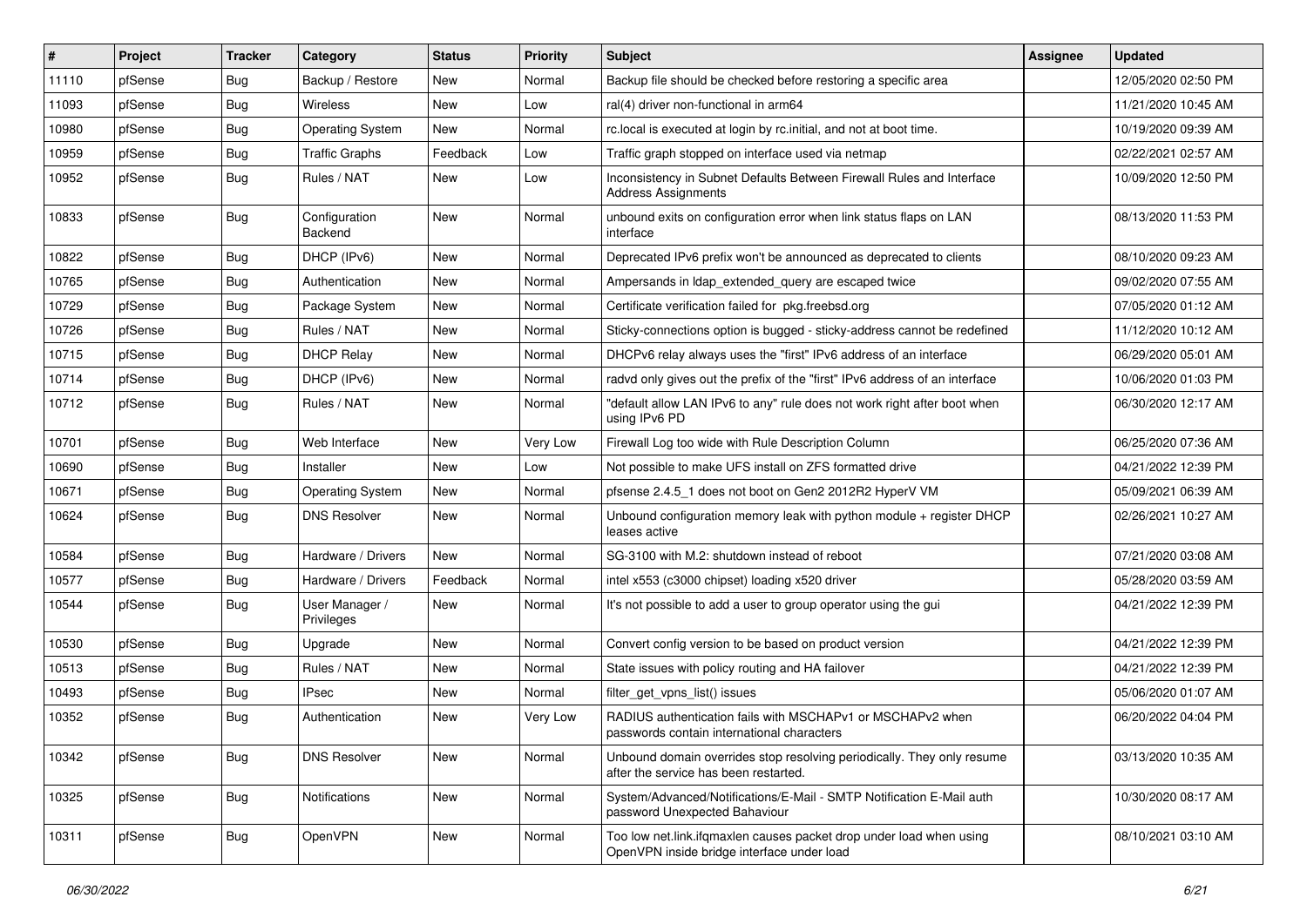| ∦     | Project | <b>Tracker</b> | Category                     | <b>Status</b> | <b>Priority</b> | Subject                                                                                                              | <b>Assignee</b> | <b>Updated</b>      |
|-------|---------|----------------|------------------------------|---------------|-----------------|----------------------------------------------------------------------------------------------------------------------|-----------------|---------------------|
| 10310 | pfSense | Bug            | Upgrade                      | New           | Normal          | Systems with low RAM and several packages may temporarily fail to load<br>large tables after an upgrade              |                 | 03/03/2020 07:55 AM |
| 10277 | pfSense | <b>Bug</b>     | Web Interface                | New           | Normal          | Sorting the log entries does not use year value                                                                      |                 | 02/24/2020 07:46 AM |
| 10271 | pfSense | <b>Bug</b>     | Web Interface                | New           | Normal          | Large number of VLAN/LANs make "Interfaces" menu hard to access                                                      |                 | 02/20/2020 04:46 AM |
| 10150 | pfSense | Bug            | <b>IGMP Proxy</b>            | New           | Normal          | IGMP Proxy does not scale to hundreds of streams                                                                     |                 | 01/03/2020 02:56 AM |
| 10143 | pfSense | Bug            | <b>DNS Resolver</b>          | New           | Normal          | System hostname DNS entry is assigned to the wrong IP on multi-wan<br>setups                                         |                 | 12/31/2019 02:33 PM |
| 10000 | pfSense | <b>Bug</b>     | Dynamic DNS                  | New           | Normal          | Azure Dynamic DNS A and AAAA Records for Apex Zone                                                                   |                 | 03/31/2020 09:03 AM |
| 9887  | pfSense | Bug            | Rules / NAT                  | New           | Low             | Rule separator positions change when deleting multiple rules                                                         |                 | 06/28/2022 12:01 PM |
| 9837  | pfSense | <b>Bug</b>     | Interfaces                   | New           | Very Low        | ipv6 is not completely disabled on the interfaces                                                                    |                 | 10/24/2019 01:16 AM |
| 9805  | pfSense | Bug            | Dynamic DNS                  | New           | Normal          | dynDNS cloudflare multiple entries                                                                                   |                 | 10/02/2019 04:51 PM |
| 9755  | pfSense | <b>Bug</b>     | Package System               | New           | Very Low        | package description wrong link<br>https://www.freshports.org/security/openvpn-client-export                          |                 | 09/13/2019 07:22 AM |
| 9737  | pfSense | Bug            | <b>Traffic Graphs</b>        | New           | Normal          | traffic-graphs.js shows incorrect units inside the chart                                                             |                 | 09/09/2019 06:35 AM |
| 9698  | pfSense | <b>Bug</b>     | <b>RRD Graphs</b>            | New           | Normal          | Monitoring graphs do not retain state after auto-refresh                                                             |                 | 08/26/2019 02:09 AM |
| 9690  | pfSense | Bug            | Interfaces                   | New           | Normal          | Ethernet flow control should be disabled by default                                                                  |                 | 08/19/2019 06:45 PM |
| 9677  | pfSense | Bug            | Dashboard                    | New           | Normal          | Dashboard hangs when widget needs data from a remote host which is<br>down                                           |                 | 08/13/2019 09:15 AM |
| 9664  | pfSense | Bug            | Dynamic DNS                  | New           | Normal          | DynDNS and Dual-wan problem with CloudFlare (works with No-Ip)                                                       |                 | 08/03/2019 10:00 AM |
| 9654  | pfSense | <b>Bug</b>     | <b>DNS Resolver</b>          | New           | Normal          | After reboot, the DNS resolver must be restarted before it will advertise the<br>ipv6 DNS address of the router.     |                 | 11/20/2020 03:12 AM |
| 9650  | pfSense | Bug            | Gateways                     | New           | Normal          | IPv6 connection drops (ir-)regular on Kabelvodafone (German cable ISP)                                               |                 | 07/27/2019 07:14 AM |
| 9626  | pfSense | Bug            | Web Interface                | New           | Normal          | When deny write permission is assigned to a user, there is no error<br>feedback if the user tries to write something |                 | 06/25/2022 05:41 PM |
| 9585  | pfSense | Bug            | Interfaces                   | New           | Normal          | 6RD: Unable to reach hosts on within same 6rd-domain                                                                 |                 | 08/14/2019 02:39 PM |
| 9566  | pfSense | Bug            | <b>Traffic Graphs</b>        | New           | Normal          | Traffic graph displays traffic incorrectly                                                                           |                 | 11/18/2019 07:54 AM |
| 9504  | pfSense | Bug            | Dynamic DNS                  | New           | Normal          | Multiple Dynamic DNS update notifications for the same interface, not<br>differentiated by the hostname              |                 | 05/07/2019 07:46 AM |
| 9485  | pfSense | <b>Bug</b>     | User Manager /<br>Privileges | <b>New</b>    | Normal          | password match error on system_usermanager causes Group membership<br>to be reset.                                   |                 | 04/26/2019 08:52 AM |
| 9453  | pfSense | Bug            | <b>LAGG Interfaces</b>       | New           | Normal          | VLAN Interfaces on LAGG get orphaned at boot                                                                         |                 | 08/21/2019 11:16 AM |
| 9384  | pfSense | <b>Bug</b>     | Interfaces                   | Confirmed     | Normal          | devd putting "\$" before variable contents when using single quotes                                                  |                 | 04/21/2022 12:39 PM |
| 9353  | pfSense | <b>Bug</b>     | Dashboard                    | New           | Low             | PHPSession errors from limited access to dashboard and widgets                                                       |                 | 10/06/2020 09:31 AM |
| 9344  | pfSense | Bug            | Translations                 | New           | Normal          | OpenVPN click NCP Algorithms will always go to DH Parameters<br>website(in Chinese-Taiwan)                           |                 | 10/21/2021 03:48 AM |
| 9343  | pfSense | <b>Bug</b>     | DHCP (IPv4)                  | New           | Normal          | diag_arp.php times out with large DHCPD leases table                                                                 |                 | 08/14/2019 01:19 PM |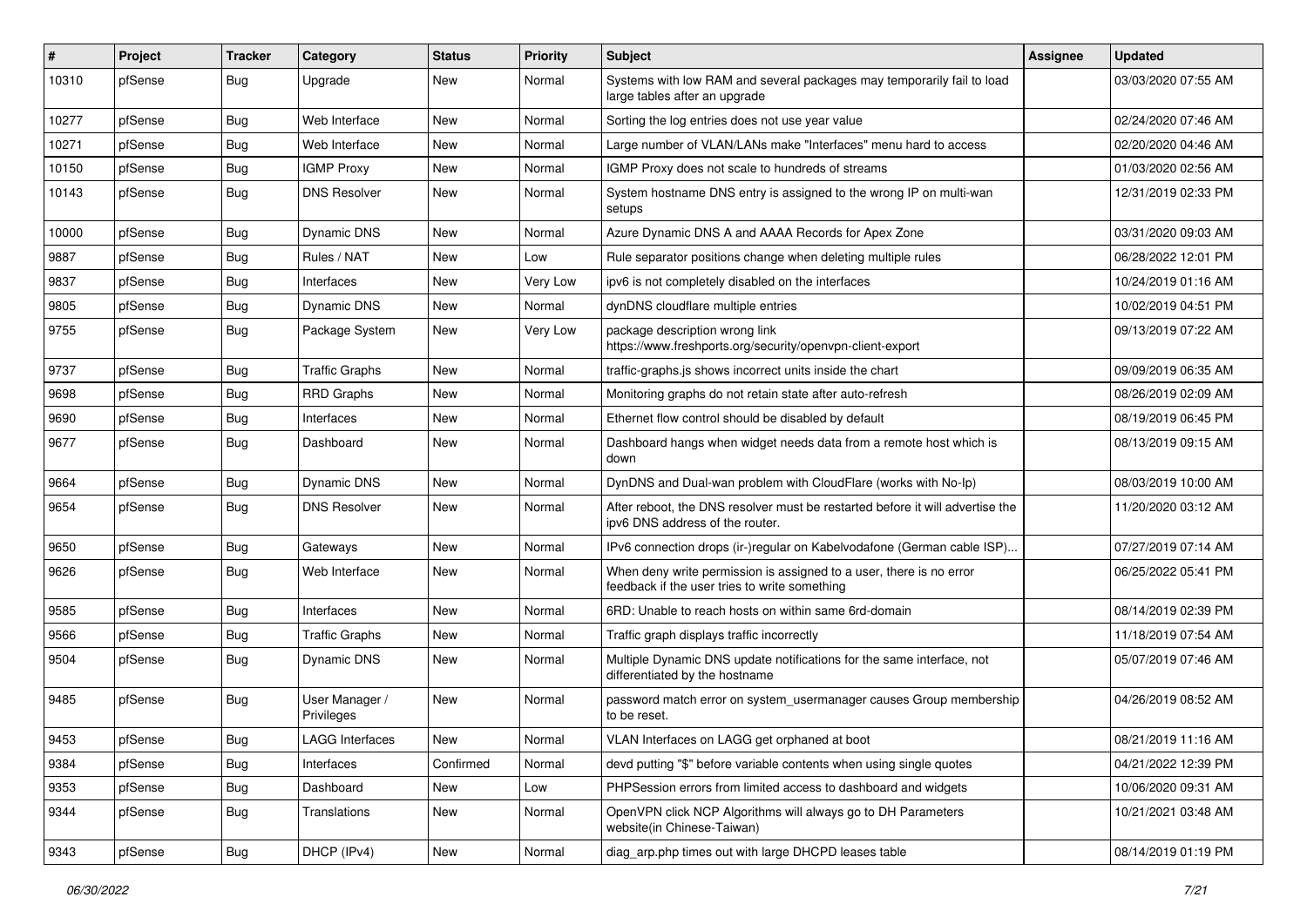| $\vert$ # | Project | <b>Tracker</b> | Category                                 | <b>Status</b> | <b>Priority</b> | Subject                                                                                                                      | Assignee | <b>Updated</b>      |
|-----------|---------|----------------|------------------------------------------|---------------|-----------------|------------------------------------------------------------------------------------------------------------------------------|----------|---------------------|
| 9338      | pfSense | Bug            | <b>IGMP Proxy</b>                        | New           | Normal          | igmpproxy ignoring downstream vlan interface                                                                                 |          | 02/22/2019 03:48 AM |
| 9295      | pfSense | Bug            | <b>PPPoE Server</b>                      | New           | Very High       | IPv6 PD does not work with PPPOE (Server & Client)                                                                           |          | 05/15/2022 10:53 AM |
| 9241      | pfSense | <b>Bug</b>     | Interfaces                               | New           | Normal          | Ethernet link cycles up/down if "auto-negotiate" is explicitly selected in<br>interface configuration                        |          | 12/31/2018 08:36 PM |
| 9192      | pfSense | <b>Bug</b>     | PPP Interfaces                           | <b>New</b>    | Normal          | PPPoE daemon selects wrong interface                                                                                         |          | 08/20/2019 10:05 AM |
| 9183      | pfSense | Bug            | <b>LAGG Interfaces</b>                   | New           | <b>Very Low</b> | OpenVPN Lagg Interface not working after restart or new start                                                                |          | 08/21/2019 11:17 AM |
| 9179      | pfSense | <b>Bug</b>     | <b>NAT Reflection</b>                    | New           | Normal          | NAT reflection fix implemented for #8604 is causing WebUI and XMLRPC<br>to fail on slave                                     |          | 03/27/2020 08:01 PM |
| 9167      | pfSense | Bug            | Rules / NAT                              | New           | Normal          | Some Important ICMPv6 Traffic Not Allowed by Default Rules                                                                   |          | 08/14/2019 01:00 PM |
| 9149      | pfSense | Bug            | Package System                           | New           | Low             | Continued issues with /tmp and /var in RAM on 2.4                                                                            |          | 11/24/2018 11:56 AM |
| 9140      | pfSense | Bug            | Logging                                  | New           | Very Low        | Unexpected rule can be displayed when looking up filter log entry with<br>multiple matching rules                            |          | 08/19/2019 02:56 PM |
| 9136      | pfSense | Bug            | DHCP (IPv6)                              | <b>New</b>    | High            | IPv6 Tracking Interfaces Lose IPv6 Address in Certain Cases                                                                  |          | 04/21/2022 12:39 PM |
| 9101      | pfSense | Bug            | <b>Traffic Graphs</b>                    | New           | Normal          | Traffic Graphs/Dashboard Slows Downloads Being Performed by the<br>Same Firefox Browser                                      |          | 08/21/2019 09:18 AM |
| 9094      | pfSense | Bug            | Hardware / Drivers                       | Assigned      | Normal          | MBT console settings are not forced to video console                                                                         |          | 11/07/2018 10:23 AM |
| 9087      | pfSense | Bug            | <b>Traffic Graphs</b>                    | New           | Normal          | Traffic Graph Widget Legend Not Updating                                                                                     |          | 08/14/2019 12:38 PM |
| 9037      | pfSense | Bug            | <b>DNS Resolver</b>                      | New           | Normal          | Unbound not logging to syslog after reboot                                                                                   |          | 10/12/2018 05:09 AM |
| 9035      | pfSense | Bug            | Rules / NAT                              | New           | Normal          | Inactive Interfaces are Hidden in Firewall Rules                                                                             |          | 08/14/2019 12:39 PM |
| 9024      | pfSense | Bug            | <b>Traffic Shaper</b><br>(Limiters)      | Feedback      | Normal          | Ping packet loss under load when using limiters                                                                              |          | 05/12/2022 11:55 AM |
| 8963      | pfSense | Bug            | <b>Traffic Shaper</b><br>(Limiters)      | New           | Normal          | 2.4.4 Limiters don't work after CARP fail-over                                                                               |          | 12/10/2018 06:40 AM |
| 8882      | pfSense | Bug            | Interfaces                               | Incomplete    | Normal          | Interface assignments lost on reboot                                                                                         |          | 02/17/2022 02:24 PM |
| 8846      | pfSense | Bug            | Gateways                                 | New           | Low             | Misleading gateway error message adding/editing static routes using a<br>disabled interface                                  |          | 08/21/2019 11:29 AM |
| 8831      | pfSense | Bug            | IPv6 Router<br>Advertisements<br>(RADVD) | New           | Very High       | Radvd causes latency spikes                                                                                                  |          | 04/19/2021 04:51 AM |
| 8820      | pfSense | Bug            | Rules / NAT                              | New           | Low             | System/Advanced/Misc - "Do not kill connections when schedule expires"<br>UN-checked still leaves existing connections open. |          | 07/28/2020 10:59 AM |
| 8804      | pfSense | <b>Bug</b>     | PPP Interfaces                           | <b>New</b>    | Normal          | Netgate SG-1000 PPPoE Keepalives not prioritized, internet drops                                                             |          | 08/20/2019 10:06 AM |
| 8770      | pfSense | Bug            | Interfaces                               | New           | Normal          | QinQ interfaces always show as active                                                                                        |          | 02/01/2020 09:47 AM |
| 8711      | pfSense | <b>Bug</b>     | <b>IGMP Proxy</b>                        | New           | Normal          | igmpproxy with PPPoE Interfaces                                                                                              |          | 07/28/2018 09:21 AM |
| 8686      | pfSense | <b>Bug</b>     | IPsec                                    | New           | Normal          | IPsec VTI: Assigned interface firewall rules are never parsed                                                                |          | 02/10/2021 12:15 PM |
| 8614      | pfSense | Bug            | DHCP (IPv4)                              | New           | Normal          | Cannot remove Additional BOOTP/DHCP Options                                                                                  |          | 08/21/2019 09:15 AM |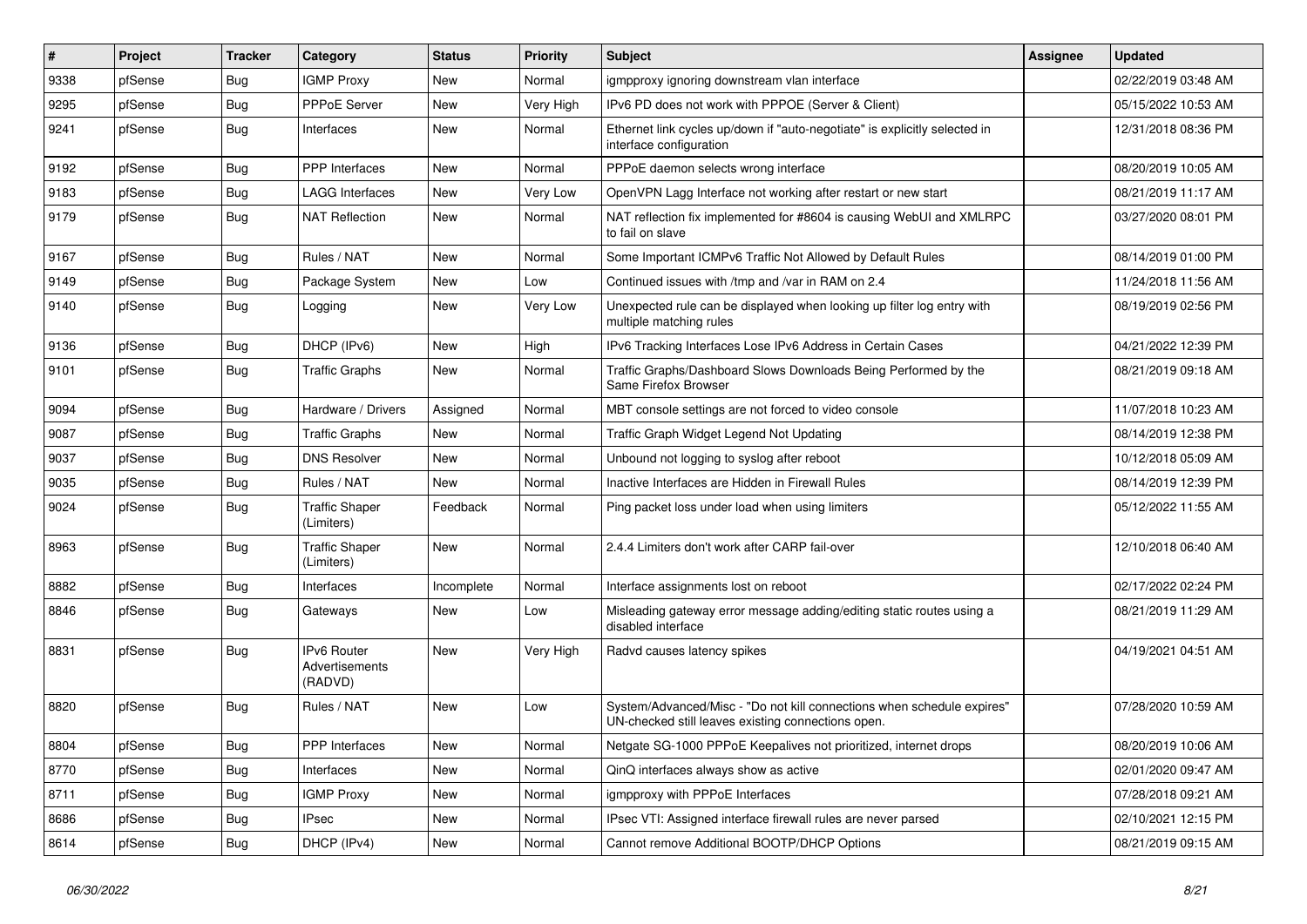| #    | Project | <b>Tracker</b> | Category                        | <b>Status</b> | <b>Priority</b> | Subject                                                                                                                                                                       | <b>Assignee</b> | <b>Updated</b>      |
|------|---------|----------------|---------------------------------|---------------|-----------------|-------------------------------------------------------------------------------------------------------------------------------------------------------------------------------|-----------------|---------------------|
| 8576 | pfSense | Bug            | Rules / NAT                     | Feedback      | Low             | pfSense stops passing traffic after some time when using Outbound NAT<br>pool w/ Sticky Address                                                                               |                 | 10/28/2021 01:47 PM |
| 8570 | pfSense | Bug            | <b>XML Parser</b>               | New           | Normal          | Empty (dn)shaper config gets populated with newline                                                                                                                           |                 | 08/20/2019 02:45 PM |
| 8567 | pfSense | Bug            | CARP                            | New           | Normal          | Using IPv6 VIP alias for services may affect CARP IPv6 VIP work                                                                                                               |                 | 06/12/2018 01:26 PM |
| 8566 | pfSense | <b>Bug</b>     | CARP                            | New           | Normal          | Wrong IPv6 source in NS request in case using of IPv6 alias                                                                                                                   |                 | 06/12/2018 01:26 PM |
| 8526 | pfSense | Bug            | Interfaces                      | New           | Normal          | DHCP client ignores server replies when 802.1q tagging is used                                                                                                                |                 | 08/14/2019 10:52 AM |
| 8512 | pfSense | Bug            | <b>PPP</b> Interfaces           | New           | Normal          | PPPoE reconnect fails after interface flap                                                                                                                                    |                 | 08/20/2019 10:06 AM |
| 8502 | pfSense | Bug            | Web Interface                   | Confirmed     | Low             | main (top) menu items do not drop down in some cases                                                                                                                          |                 | 07/06/2020 02:39 PM |
| 8500 | pfSense | Bug            | Dynamic DNS                     | New           | Low             | Incorrect categorization of status/info messages from phpDynDNS                                                                                                               |                 | 08/16/2019 12:50 PM |
| 8464 | pfSense | Bug            | <b>Wireless</b>                 | New           | Very Low        | Wireless USB card does not connect to WiFi automatically after reboot/halt                                                                                                    |                 | 06/19/2020 03:44 AM |
| 8435 | pfSense | Bug            | Interfaces                      | New           | Normal          | DHCPv6 unusable in certain circumstances (US AT&T Fiber, etc.)                                                                                                                |                 | 08/14/2019 10:52 AM |
| 8432 | pfSense | <b>Bug</b>     | Dynamic DNS                     | New           | Normal          | Dynamic DNS Client gives an error that it can't find IPv6 address when<br>WAN interface is a LAGG                                                                             |                 | 09/17/2020 05:23 AM |
| 8419 | pfSense | Bug            | Web Interface                   | <b>New</b>    | Normal          | webgui, when menubar is fixed to the top of the screen, the last items of<br>long menus cannot be seen/used.                                                                  |                 | 07/19/2018 03:10 PM |
| 8406 | pfSense | Bug            | <b>Dynamic DNS</b>              | <b>New</b>    | Normal          | DDNS IPV6 Cloudflare Client does not detect PPOE address                                                                                                                      |                 | 03/31/2018 11:56 AM |
| 8401 | pfSense | Bug            | Installer                       | New           | Normal          | Issues related to keys representing alphabetic characters specific to<br>Scandinavian languages and to some other keys.                                                       |                 | 03/30/2018 11:06 AM |
| 8343 | pfSense | Bug            | Gateways                        | New           | Normal          | Gateway Routes (Default Routes) not removed in Kernel when removed<br>from GUI                                                                                                |                 | 05/14/2020 01:22 AM |
| 8335 | pfSense | Bug            | <b>LAGG Interfaces</b>          | New           | Normal          | System hang with LACP downlink to UniFi switch                                                                                                                                |                 | 08/21/2019 11:18 AM |
| 8325 | pfSense | Bug            | UPnP/NAT-PMP                    | New           | Normal          | UPnP not available for pppoe-Clients                                                                                                                                          |                 | 11/15/2020 10:33 AM |
| 8313 | pfSense | <b>Bug</b>     | Notifications                   | New           | Normal          | STARTTLS auto detection not working                                                                                                                                           |                 | 04/21/2022 12:39 PM |
| 8285 | pfSense | <b>Bug</b>     | Web Interface                   | New           | Normal          | Actions on stale data may result in catastrophic results                                                                                                                      |                 | 01/16/2018 08:08 PM |
| 8263 | pfSense | Bug            | <b>Traffic Shaper</b><br>(ALTQ) | New           | Normal          | Cannot create a nonlinear `Link Share` service curve because of: "the sum<br>of the child bandwidth higher than parent"                                                       |                 | 11/05/2020 07:31 AM |
| 8233 | pfSense | Bug            | <b>NAT Reflection</b>           | New           | Very Low        | NAT reflection back to originating host broken when using FQDN-based IP<br>aliases                                                                                            |                 | 08/21/2019 10:53 AM |
| 8207 | pfSense | Bug            | <b>Operating System</b>         | <b>New</b>    | Normal          | 2.4 cannot boot as a Xen VM with more than 7 NICs                                                                                                                             |                 | 06/25/2022 05:42 PM |
| 8177 | pfSense | Bug            | Package System                  | New           | Normal          | "/xsl/package.xsl" is referenced in package XML files but not on the<br>tirewall                                                                                              |                 | 08/14/2019 09:56 AM |
| 8176 | pfSense | Bug            | Package System                  | <b>New</b>    | Normal          | /schema/packages.dtd -- referenced in *xml, but missing?                                                                                                                      |                 | 12/09/2017 06:52 PM |
| 8158 | pfSense | <b>Bug</b>     | Interfaces                      | New           | High            | IPv6 Track Interface issue with more than one WAN-Gateway and a<br>number of internal interfaces at least track interface from one interface<br>does not work on regular base |                 | 12/03/2017 09:00 AM |
| 8157 | pfSense | Bug            | Dashboard                       | New           | Very Low        | Traffic Graph clutter from time to time                                                                                                                                       |                 | 12/03/2017 06:40 AM |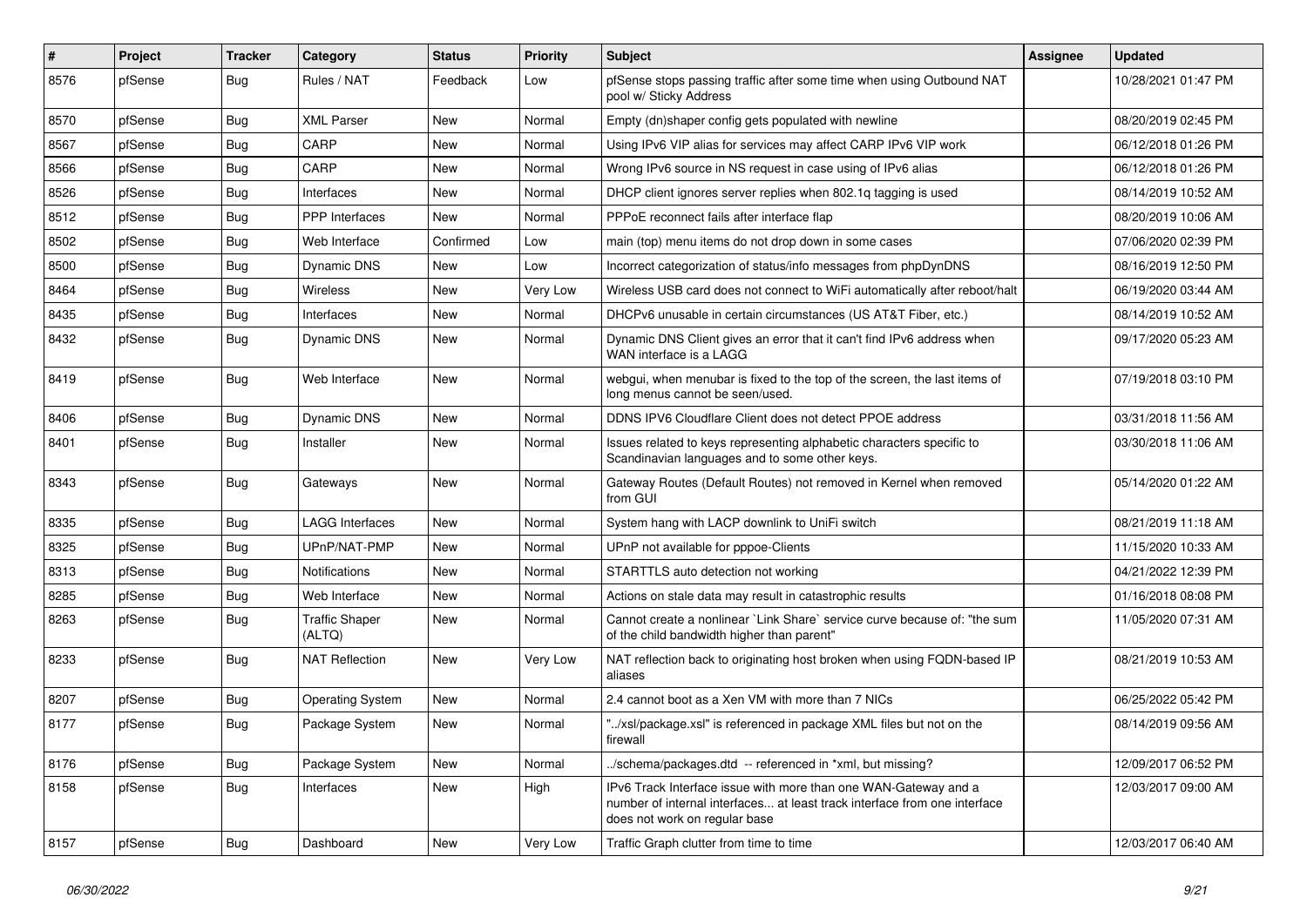| $\sharp$ | Project | <b>Tracker</b> | Category                                 | <b>Status</b> | <b>Priority</b> | <b>Subject</b>                                                                                                                    | <b>Assignee</b> | <b>Updated</b>      |
|----------|---------|----------------|------------------------------------------|---------------|-----------------|-----------------------------------------------------------------------------------------------------------------------------------|-----------------|---------------------|
| 8130     | pfSense | Bug            | <b>Traffic Graphs</b>                    | New           | Normal          | Status - Monitoring - Area chart displays traffic data differently than Line or<br>Bar charts                                     |                 | 11/26/2017 01:40 PM |
| 8122     | pfSense | Bug            | OpenVPN                                  | New           | Normal          | openypn client is unable to use OTP (temporary) passwords                                                                         |                 | 04/16/2018 09:28 AM |
| 8113     | pfSense | Bug            | Interfaces                               | New           | Normal          | MTU setting on bridge, openypn clients ignored                                                                                    |                 | 12/31/2021 05:55 PM |
| 8095     | pfSense | Bug            | Translations                             | New           | Normal          | Unescaped simple quotes break JavaScript features when the French<br>translation is enabled                                       |                 | 08/21/2019 09:06 AM |
| 8089     | pfSense | Bug            | Interfaces                               | New           | High            | VLAN page breaks after config restore to new hardware.                                                                            |                 | 11/21/2017 01:38 PM |
| 8087     | pfSense | Bug            | Authentication                           | <b>New</b>    | Normal          | Provide Calling-Station-ID to RADIUS backed VPN connections                                                                       |                 | 06/06/2020 05:36 AM |
| 8076     | pfSense | Bug            | Backup / Restore                         | <b>New</b>    | Normal          | User can easily apply an unusable interface configuration after restore                                                           |                 | 08/14/2019 10:52 AM |
| 8073     | pfSense | Bug            | <b>IPsec</b>                             | <b>New</b>    | Normal          | Traffic inexplicably not going through IPSEC despite (in theory) matching<br><b>SPs</b>                                           |                 | 11/09/2017 02:51 AM |
| 8066     | pfSense | <b>Bug</b>     | Routing                                  | New           | Normal          | Static routes not applied when they go out a interface using carp                                                                 |                 | 11/08/2017 02:04 AM |
| 8050     | pfSense | <b>Bug</b>     | Interfaces                               | New           | High            | Enabling bridge while interfaces have link freezes console                                                                        |                 | 11/03/2017 04:38 PM |
| 8004     | pfSense | <b>Bug</b>     | <b>NAT Reflection</b>                    | New           | Normal          | Error notice for a deleted NAT that had a RULE or an existing NAT which<br>is claimed to have no NAT port                         |                 | 10/24/2017 06:39 PM |
| 7986     | pfSense | Bug            | <b>Wireless</b>                          | <b>New</b>    | Normal          | WLAN card no longer properly initialized under 2.4.0                                                                              |                 | 06/19/2020 08:08 AM |
| 7977     | pfSense | Bug            | Translations                             | New           | Normal          | English text shown in stead of translated text (Routing - Gateway groups -<br>edit)                                               |                 | 08/21/2019 11:28 AM |
| 7964     | pfSense | Bug            | Multi-WAN                                | New           | Normal          | Restart openvpn on gateway switching                                                                                              |                 | 08/19/2019 12:35 PM |
| 7943     | pfSense | Bug            | Web Interface                            | New           | Normal          | CSS Overflow Fix for Drop Down Menus in webConfigurator                                                                           |                 | 11/21/2020 02:54 PM |
| 7899     | pfSense | Bug            | <b>Traffic Shaper</b><br>(ALTQ)          | New           | Normal          | a floating 'match' rule on LAN does not put traffic from a broswer on a<br>clientpc into a shaper queue                           |                 | 09/28/2017 09:16 AM |
| 7863     | pfSense | Bug            | User Manager /<br>Privileges             | <b>New</b>    | Normal          | The "WebCfg - All pages" permission inclueds the "User - System: Shell<br>account access" even though that is not a WebCofg page. |                 | 09/16/2017 05:13 AM |
| 7857     | pfSense | <b>Bug</b>     | Dashboard                                | New           | Very Low        | Interfaces Widget U/I fails to wrap IPV6 addresses when the string is too<br>wide for the widget                                  |                 | 08/13/2019 09:15 AM |
| 7848     | pfSense | <b>Bug</b>     | Diagnostics                              | New           | Low             | NDP Table Sort by Expiration Error                                                                                                |                 | 08/26/2019 02:56 PM |
| 7821     | pfSense | Bug            | DHCP (IPv6)                              | New           | Normal          | GIF does not support broadcast                                                                                                    |                 | 08/29/2017 10:50 AM |
| 7788     | pfSense | Bug            | Dashboard                                | New           | Low             | Irregular updating of widgets like cpu/uptime on system widget.                                                                   |                 | 08/21/2019 09:03 AM |
| 7779     | pfSense | Bug            | OpenVPN                                  | <b>New</b>    | Normal          | Traffic crossing a site-to-site OpenVPN tunnel fails to fragment.                                                                 |                 | 06/02/2021 08:26 AM |
| 7757     | pfSense | Bug            | Backup / Restore                         | New           | Normal          | Auto Config Backup fails to upload unless Default Gateway is up                                                                   |                 | 08/16/2019 12:47 PM |
| 7737     | pfSense | <b>Bug</b>     | IPv6 Router<br>Advertisements<br>(RADVD) | <b>New</b>    | Normal          | radvd error message                                                                                                               |                 | 08/13/2019 09:41 AM |
| 7734     | pfSense | Bug            | DHCP (IPv6)                              | <b>New</b>    | Normal          | Using opton ia pd0 does not renew prefix and prefix get dropped                                                                   |                 | 07/31/2017 03:46 AM |
| 7730     | pfSense | Bug            | Interfaces                               | <b>New</b>    | High            | 2.3.4 1 greX: loop detected when hit save on filter rules or interfaces                                                           |                 | 07/27/2017 08:16 AM |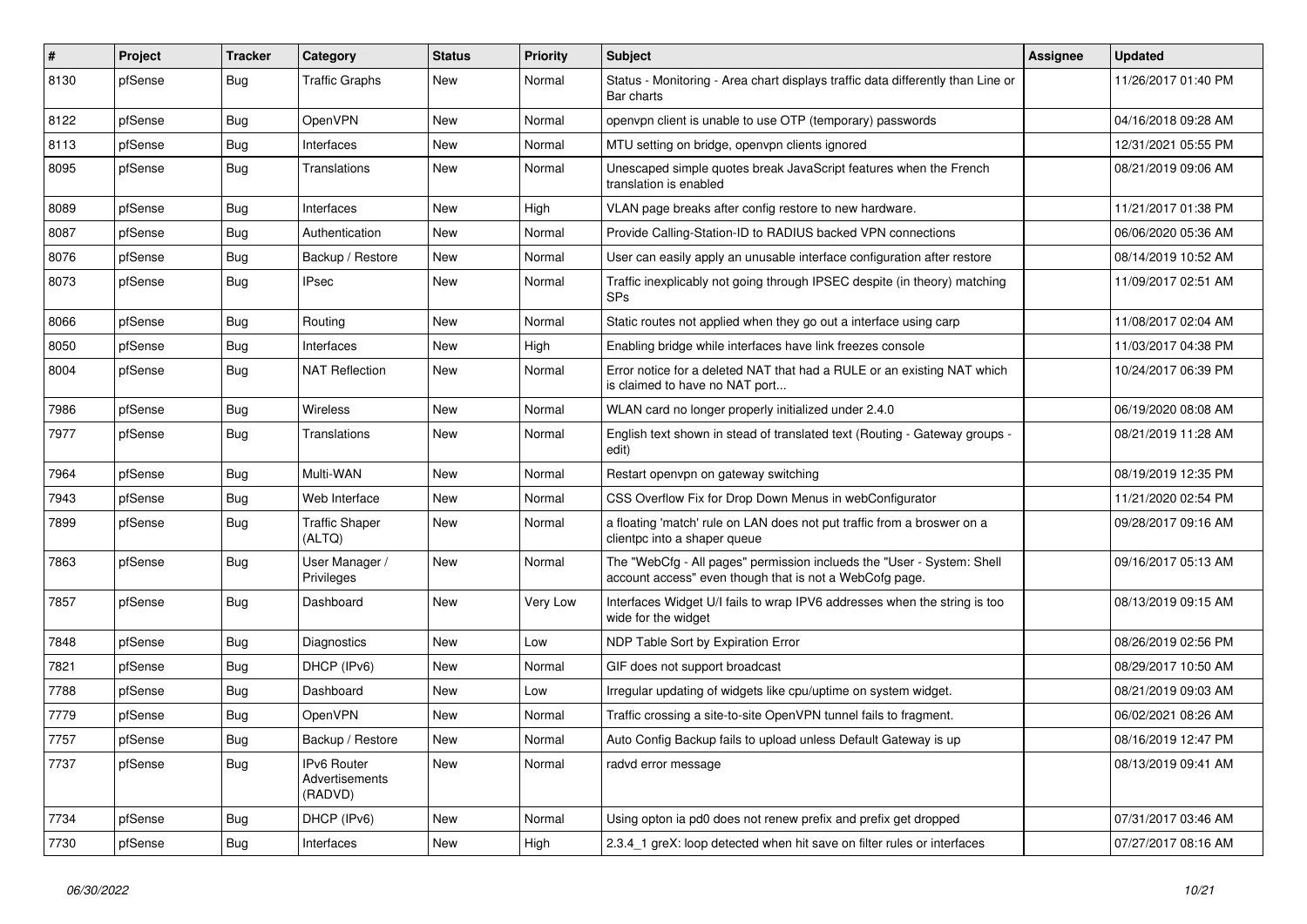| $\vert$ # | Project | <b>Tracker</b> | Category                                 | <b>Status</b> | <b>Priority</b> | Subject                                                                                                                       | Assignee | <b>Updated</b>      |
|-----------|---------|----------------|------------------------------------------|---------------|-----------------|-------------------------------------------------------------------------------------------------------------------------------|----------|---------------------|
| 7665      | pfSense | <b>Bug</b>     | Aliases / Tables                         | New           | Normal          | Host range validation for Aliases is not strict enough                                                                        |          | 08/21/2019 11:01 AM |
| 7648      | pfSense | Bug            | CARP                                     | New           | Very Low        | SPAN ports on an interface renders CARP HA inoperative                                                                        |          | 06/14/2017 09:19 PM |
| 7590      | pfSense | <b>Bug</b>     | Diagnostics                              | New           | Normal          | diag edit do not save when nothing to sae (in directory browse view)                                                          |          | 05/20/2017 05:04 PM |
| 7589      | pfSense | <b>Bug</b>     | Diagnostics                              | New           | Normal          | diag_edit.php old print_info_box                                                                                              |          | 05/20/2017 05:02 PM |
| 7553      | pfSense | Bug            | <b>Captive Portal</b>                    | Confirmed     | Very Low        | Captive portal on a parent interface blocks traffic on VLAN interfaces too                                                    |          | 08/19/2018 03:15 PM |
| 7551      | pfSense | <b>Bug</b>     | Rules / NAT                              | New           | Normal          | Dynamic IPsec endpoints not added to rule set after WAN down/up                                                               |          | 05/16/2017 02:26 PM |
| 7476      | pfSense | <b>Bug</b>     | Logging                                  | New           | Normal          | Dirty buffer used to build log messages?                                                                                      |          | 04/17/2017 09:51 PM |
| 7430      | pfSense | Bug            | Interfaces                               | New           | Normal          | pfsense-utils.inc - where_is_ipaddr_configured() should account for<br>loopback interface                                     |          | 08/13/2019 03:48 PM |
| 7420      | pfSense | <b>Bug</b>     | <b>IPsec</b>                             | <b>New</b>    | Normal          | ipsec status freezing                                                                                                         |          | 02/13/2020 09:09 AM |
| 7402      | pfSense | <b>Bug</b>     | Web Interface                            | New           | Normal          | Inconsistent use of htmlentities validation checks                                                                            |          | 03/21/2017 08:58 AM |
| 7373      | pfSense | <b>Bug</b>     | Rules / NAT                              | New           | Normal          | Firewall schedules GUI needs to be redone from scratch                                                                        |          | 08/21/2019 08:56 AM |
| 7352      | pfSense | Bug            | Routing                                  | <b>New</b>    | Normal          | pfSense IPv6 static route is dumped after a WAN flap                                                                          |          | 01/20/2022 09:35 AM |
| 7329      | pfSense | <b>Bug</b>     | <b>DNS Forwarder</b>                     | New           | Low             | <b>DHCP Not Updating DNS</b>                                                                                                  |          | 01/21/2022 09:16 PM |
| 7314      | pfSense | <b>Bug</b>     | <b>RRD Graphs</b>                        | New           | Low             | Discrepancy in ntp monitoring view                                                                                            |          | 02/24/2017 08:37 PM |
| 7303      | pfSense | <b>Bug</b>     | IPv6 Router<br>Advertisements<br>(RADVD) | New           | Normal          | ipv6 connectivity lost on pfSense reboot                                                                                      |          | 08/20/2019 12:23 PM |
| 7289      | pfSense | <b>Bug</b>     | Certificates                             | New           | Low             | Generating 4096bit Certificate                                                                                                |          | 08/14/2019 09:56 AM |
| 7286      | pfSense | <b>Bug</b>     | OpenVPN                                  | Incomplete    | Normal          | OpenVPN client is unreliable when you have multiple tunnels                                                                   |          | 08/19/2019 03:28 PM |
| 7238      | pfSense | Bug            | Web Interface                            | <b>New</b>    | Normal          | Menu layout broken when using "Hostname in Menu" with long hostnames                                                          |          | 02/21/2017 07:01 AM |
| 7195      | pfSense | Bug            | Package System                           | New           | Normal          | pkg edit.php - <checkenable fields=""> tag has no effect on fields other than<br/>checkbox/input</checkenable>                |          | 08/21/2019 09:15 AM |
| 7172      | pfSense | Bug            | DHCP (IPv4)                              | <b>New</b>    | Normal          | Sorting by hostname in Services > DHCP Server > LAN should be<br>"natural" (alphanumeric friendly)                            |          | 08/20/2019 03:47 PM |
| 7152      | pfSense | Bug            | <b>DNS Resolver</b>                      | <b>New</b>    | Normal          | Unbound / DNS Resolver issue if "Register DHCP static mappings in the<br>DNS Resolver" set before wildcard DNS custom options |          | 12/18/2021 04:59 PM |
| 7138      | pfSense | <b>Bug</b>     | DHCP (IPv6)                              | Assigned      | Normal          | Pfsense wide dhcpv6 client doesn't recognise ifid statement                                                                   |          | 04/21/2022 12:39 PM |
| 7113      | pfSense | Bug            | Dashboard                                | New           | Normal          | Interface name in Traffic Graphs                                                                                              |          | 12/31/2021 05:40 PM |
| 7096      | pfSense | Bug            | <b>DNS Resolver</b>                      | Feedback      | Normal          | Unbound fails to start on boot if specific network devices are configured in<br>the "Network Interfaces"                      |          | 11/22/2021 08:59 AM |
| 7082      | pfSense | Bug            | Package System                           | New           | Normal          | pkg_edit.php - impossible to use default_value with rowhelperfield                                                            |          | 08/21/2019 09:15 AM |
| 7040      | pfSense | <b>Bug</b>     | Interfaces                               | New           | Normal          | Issue when disabling an interface                                                                                             |          | 12/26/2016 02:56 AM |
| 6977      | pfSense | Bug            | Interfaces                               | New           | Normal          | VLAN traffic is erroneously counted as underlying iface (untagged) traffic                                                    |          | 08/13/2019 02:56 PM |
| 6926      | pfSense | Bug            | UPnP/NAT-PMP                             | New           | Normal          | Miniupnp advertising expired IPv6 address                                                                                     |          | 01/15/2022 08:29 PM |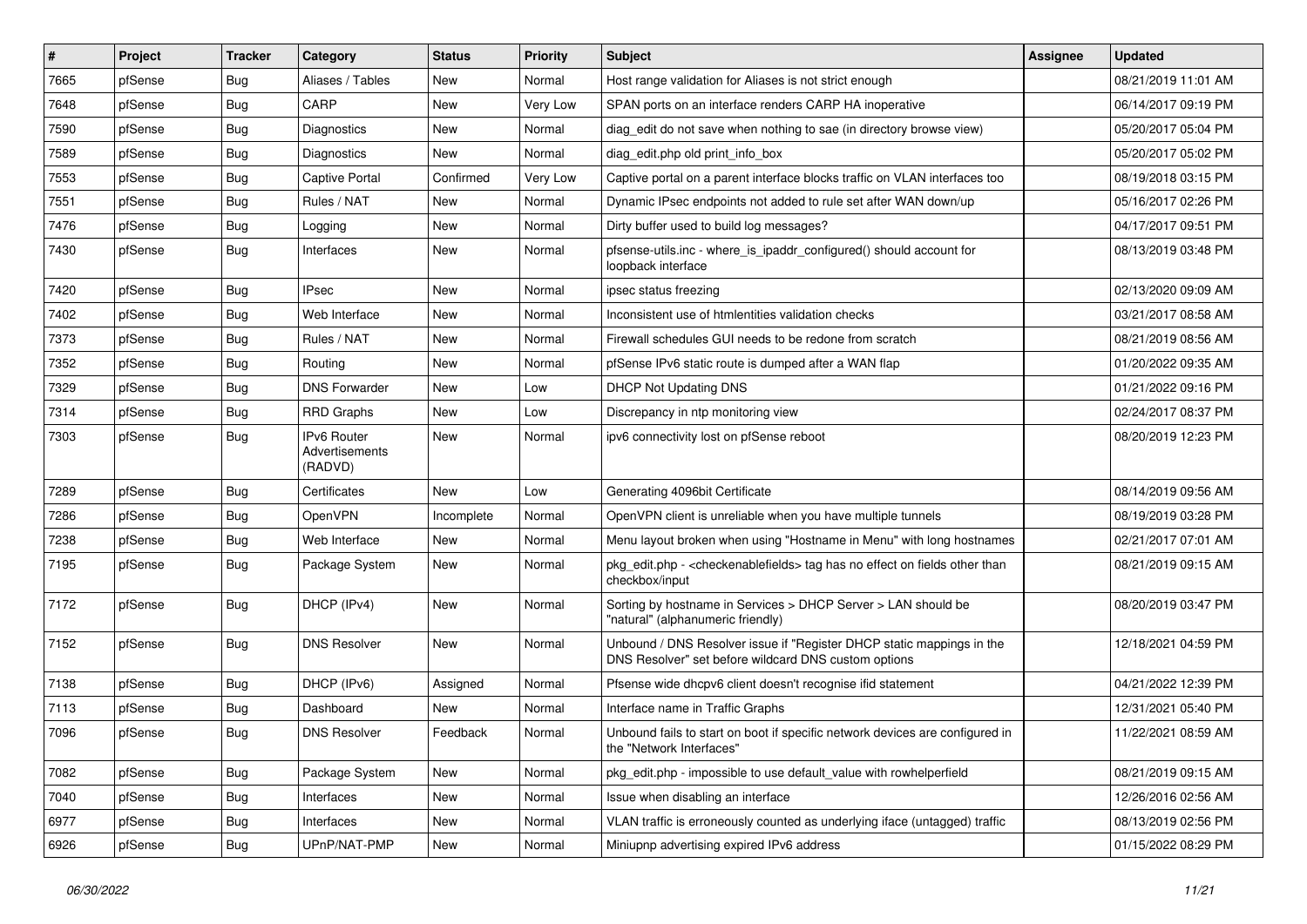| $\vert$ # | Project | <b>Tracker</b> | Category                                 | <b>Status</b> | <b>Priority</b> | Subject                                                                                                                                             | <b>Assignee</b> | <b>Updated</b>      |
|-----------|---------|----------------|------------------------------------------|---------------|-----------------|-----------------------------------------------------------------------------------------------------------------------------------------------------|-----------------|---------------------|
| 6823      | pfSense | <b>Bug</b>     | Interfaces                               | New           | Normal          | No connectivity after changing link state to UP                                                                                                     |                 | 04/21/2022 12:39 PM |
| 6803      | pfSense | Bug            | Web Interface                            | <b>New</b>    | Normal          | CSRF timeout occurs when it (probably) shouldn't                                                                                                    |                 | 11/03/2016 09:43 PM |
| 6799      | pfSense | Bug            | Rules / NAT                              | New           | Normal          | Using NOT (!) with interface subnet macros results unexpected traffic<br>passing when multiple subnets are included in the macro (i.e. VIP subnets) |                 | 02/07/2022 02:18 PM |
| 6691      | pfSense | <b>Bug</b>     | DHCP (IPv6)                              | <b>New</b>    | Normal          | dhcp6c quits after only two tries if no response was received                                                                                       |                 | 12/07/2020 04:25 PM |
| 6668      | pfSense | Bug            | <b>IPsec</b>                             | Feedback      | Normal          | IPSec tunnel + L2TP/IPSec VPN - wrong PSK chosen by pfSense                                                                                         |                 | 09/21/2019 02:07 AM |
| 6627      | pfSense | <b>Bug</b>     | Rules / NAT                              | New           | Normal          | floating tab match rules ignore quick action so should be removed                                                                                   |                 | 07/18/2016 02:15 PM |
| 6614      | pfSense | Bug            | Web Interface                            | Confirmed     | Normal          | Dashboard high CPU usage                                                                                                                            |                 | 07/14/2016 03:04 PM |
| 6605      | pfSense | Bug            | Interfaces                               | Confirmed     | Normal          | rc.linkup logic issues with actions taken                                                                                                           |                 | 07/12/2016 07:46 PM |
| 6580      | pfSense | Bug            | <b>Operating System</b>                  | Confirmed     | Normal          | Bridge with down member interface sends ICMP unreachables where it<br>shouldn't                                                                     |                 | 07/05/2016 05:40 PM |
| 6541      | pfSense | Bug            | IPv6 Router<br>Advertisements<br>(RADVD) | New           | Normal          | IPv6 RAs always include on-link prefix; clients may not use DHCPv6<br>managed addresses                                                             |                 | 08/13/2019 03:23 PM |
| 6517      | pfSense | <b>Bug</b>     | <b>IPsec</b>                             | Confirmed     | Normal          | Adding mobile IPsec phase 2 entries requires restart of strongswan                                                                                  |                 | 06/21/2016 11:04 PM |
| 6493      | pfSense | <b>Bug</b>     | Web Interface                            | Confirmed     | Normal          | Dynamic DNS clients slow page load                                                                                                                  |                 | 06/17/2016 03:43 AM |
| 6481      | pfSense | <b>Bug</b>     | <b>IPsec</b>                             | New           | Normal          | loading EAP_RADIUS method failed                                                                                                                    |                 | 03/24/2020 04:25 PM |
| 6430      | pfSense | Bug            | <b>DNS Resolver</b>                      | Confirmed     | Low             | pfsense should sanity-check hostnames when copying from dhcpd.leases<br>to /etc/hosts                                                               |                 | 08/13/2019 01:23 PM |
| 6398      | pfSense | Bug            | Configuration<br>Backend                 | <b>New</b>    | Normal          | If config cannot be loaded due to corruption or bug, it isn't handled<br>gracefully (just stops)                                                    |                 | 08/13/2019 01:23 PM |
| 6386      | pfSense | Bug            | IPv6 Router<br>Advertisements<br>(RADVD) | New           | Low             | Switching Router Advertisements to disabled should broadcast IP Removal<br>messages                                                                 |                 | 05/22/2016 10:44 PM |
| 6370      | pfSense | Bug            | <b>IPsec</b>                             | Confirmed     | Normal          | IPSEC bound to WAN gateway group and Dynamic DNS doesn't to fail<br>back tunnel to WAN on DDNS update                                               |                 | 08/31/2021 07:38 AM |
| 6362      | pfSense | Bug            | DHCP (IPv4)                              | Confirmed     | Normal          | DHCP Client ID not used                                                                                                                             |                 | 07/09/2021 06:30 AM |
| 6361      | pfSense | Bug            | Web Interface                            | New           | Low             | Responsive Mobile Menu issue                                                                                                                        |                 | 05/16/2016 12:09 PM |
| 6321      | pfSense | <b>Bug</b>     | L <sub>2</sub> TP                        | <b>New</b>    | Normal          | Problem with connecting I2tp over ipsec from android and windows                                                                                    |                 | 11/13/2020 11:01 AM |
| 6289      | pfSense | <b>Bug</b>     | Interfaces                               | New           | Normal          | IPv6 address not given to track6 interfaces on create                                                                                               |                 | 12/30/2021 04:17 AM |
| 6255      | pfSense | Bug            | <b>PPP</b> Interfaces                    | Confirmed     | Low             | PPP Country/Provider/Plan configuration not saved                                                                                                   |                 | 04/25/2016 07:15 PM |
| 6186      | pfSense | Bug            | Services                                 | New           | Normal          | race conditions in service startup                                                                                                                  |                 | 04/21/2022 12:39 PM |
| 6055      | pfSense | <b>Bug</b>     | Package System                           | Confirmed     | Low             | Menu items may remain from packages no longer installed                                                                                             |                 | 06/18/2021 08:46 PM |
| 6051      | pfSense | Bug            | DHCP (IPv6)                              | New           | Normal          | DHCPv6 Client Failure for additional WAN Address causes<br>2-seconds-service-restart-loop                                                           |                 | 12/03/2020 01:08 AM |
| 6029      | pfSense | <b>Bug</b>     | <b>XML Parser</b>                        | New           | Normal          | Unhelpful error messages in xmlparse*.inc and generally                                                                                             |                 | 08/13/2019 12:52 PM |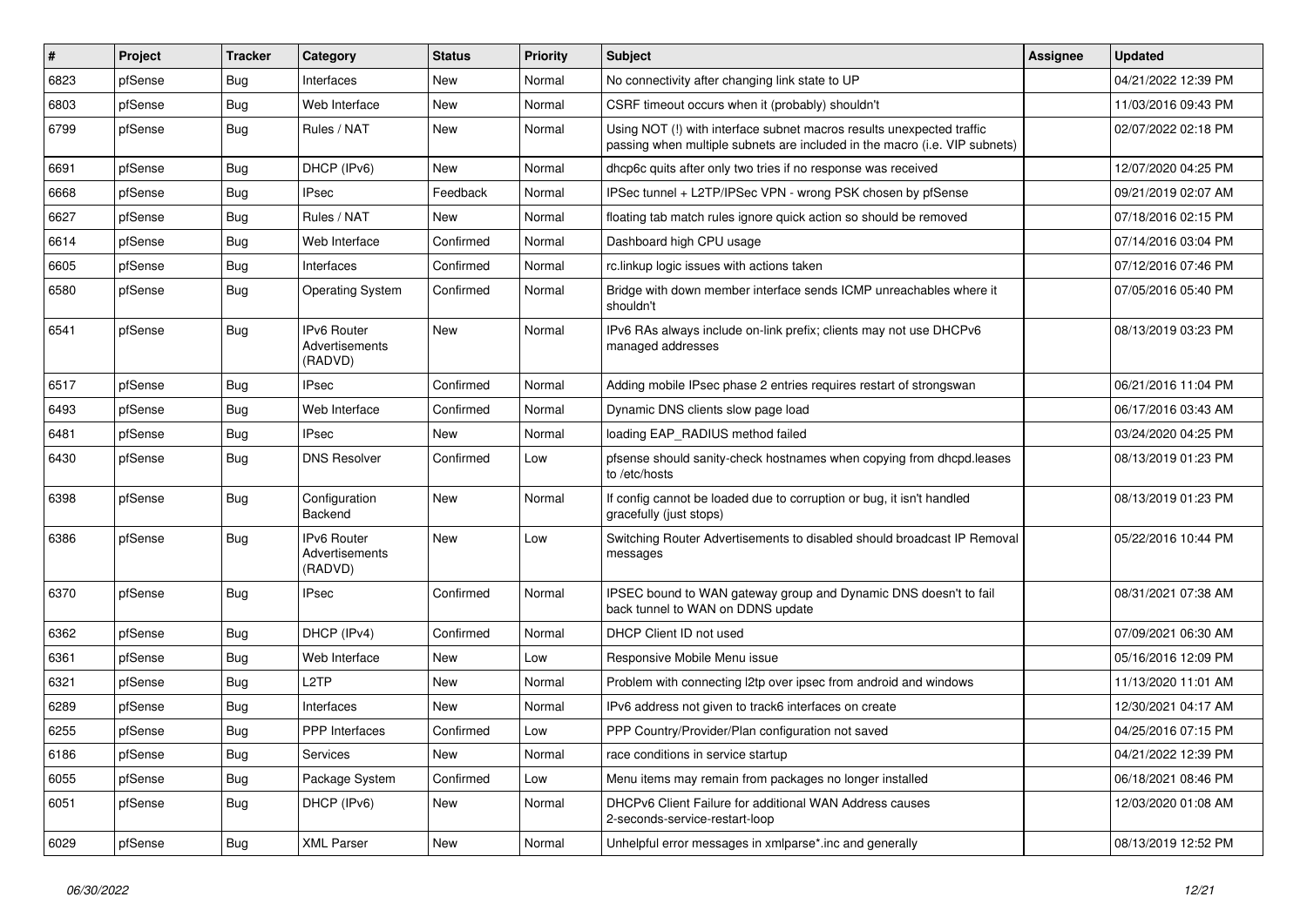| #    | Project | <b>Tracker</b> | Category                        | <b>Status</b> | <b>Priority</b> | <b>Subject</b>                                                                                                  | <b>Assignee</b> | <b>Updated</b>      |
|------|---------|----------------|---------------------------------|---------------|-----------------|-----------------------------------------------------------------------------------------------------------------|-----------------|---------------------|
| 6011 | pfSense | Bug            | Web Interface                   | Confirmed     | Low             | IPv6 link local fails HTTP REFERER check                                                                        |                 | 09/04/2016 09:57 AM |
| 5887 | pfSense | Bug            | Interfaces                      | Confirmed     | Normal          | hardware offloading applyflags sets/unsets most values when already set<br>correctly                            |                 | 07/06/2016 03:31 PM |
| 5849 | pfSense | Bug            | CARP                            | <b>New</b>    | Normal          | Routing fail on CARP IPsec                                                                                      |                 | 12/18/2021 04:41 PM |
| 5791 | pfSense | Bug            | Rules / NAT                     | Confirmed     | Normal          | tftp-proxy functionality is easilly broken by unrelated rules                                                   |                 | 07/10/2016 12:24 AM |
| 5786 | pfSense | Bug            | Web Interface                   | New           | Normal          | Check WebConfigurator port for conflicts                                                                        |                 | 04/21/2022 12:39 PM |
| 5658 | pfSense | <b>Bug</b>     | <b>Captive Portal</b>           | Confirmed     | Low             | Files with the same name cannot be uploaded to multiple captive portal<br>zones                                 |                 | 12/18/2015 07:19 PM |
| 5652 | pfSense | Bug            | Authentication                  | New           | Normal          | Radius IETF Class Group Assignment - Incorrect Standard                                                         |                 | 08/13/2019 01:39 PM |
| 5629 | pfSense | <b>Bug</b>     | <b>IPsec</b>                    | <b>New</b>    | Normal          | Allow for IPsec configuration using certs without a CA                                                          |                 | 12/31/2021 05:21 PM |
| 5469 | pfSense | Bug            | Package System                  | Confirmed     | Low             | package.dtd XSD schema is a piece of pathetic, useless, unmaintained<br>junk                                    |                 | 11/22/2015 06:26 AM |
| 5413 | pfSense | <b>Bug</b>     | <b>DNS Resolver</b>             | Confirmed     | High            | Incorrect Handling of Unbound Resolver [service restarts, cache loss, DNS<br>service interruption]              |                 | 06/19/2022 11:11 PM |
| 5355 | pfSense | Bug            | <b>IPsec</b>                    | <b>New</b>    | High            | on Dynamic WAN IP (DHCP Client) it takes 10 minutes before Phase1<br>reconnects                                 |                 | 07/08/2016 10:29 PM |
| 5306 | pfSense | Bug            | Package System                  | New           | Normal          | textarea fields should have linebreaks sanitized automatically on save                                          |                 | 03/03/2017 04:15 AM |
| 5253 | pfSense | <b>Bug</b>     | <b>PPP</b> Interfaces           | <b>New</b>    | Normal          | 3gstats.php 100% CPU                                                                                            |                 | 01/08/2022 05:02 PM |
| 5091 | pfSense | Bug            | Rules / NAT                     | Confirmed     | Very Low        | In rule creation destination ports fields (from and to) are too small to read<br>ports aliases names            |                 | 01/07/2020 07:48 AM |
| 5075 | pfSense | <b>Bug</b>     | Rules / NAT                     | Confirmed     | Normal          | pf errors that don't return a line number on first line don't file notice                                       |                 | 09/01/2015 06:42 PM |
| 4845 | pfSense | Bug            | CARP                            | Confirmed     | High            | CARP preemption doesn't switch to backup where connectivity between<br>systems is lost but not NIC link         |                 | 07/28/2015 07:55 AM |
| 4740 | pfSense | Bug            | <b>Wireless</b>                 | <b>New</b>    | Normal          | Intel wireless kernel panic in infrastructure mode with WPA                                                     |                 | 11/13/2020 08:38 AM |
| 4680 | pfSense | Bug            | <b>DHCP Relay</b>               | New           | Normal          | DHCP relay does not work with DHCP server on other end of OpenVPN<br>tunnel                                     |                 | 05/05/2015 06:55 PM |
| 4604 | pfSense | Bug            | <b>NTPD</b>                     | <b>New</b>    | Normal          | NTP time server entries may or may not work, depending upon interfaces<br>selected when configuring NTP service |                 | 12/11/2021 07:59 PM |
| 4500 | pfSense | <b>Bug</b>     | UPnP/NAT-PMP                    | Confirmed     | Normal          | Some miniupnp port mappings are not displayed in the Status page                                                |                 | 04/25/2022 12:49 PM |
| 4474 | pfSense | Bug            | Package System                  | Confirmed     | Normal          | IP address change triggers reload of all packages                                                               |                 | 02/13/2017 07:21 AM |
| 4467 | pfSense | <b>Bug</b>     | <b>Traffic Shaper</b><br>(ALTQ) | <b>New</b>    | Normal          | Traffic Graphs shows wrong throughput when traffic shaping enabled                                              |                 | 02/23/2015 05:31 PM |
| 4428 | pfSense | Bug            | Interfaces                      | Confirmed     | Normal          | Setting media option on em(4) leads to infinite link cycling                                                    |                 | 07/06/2016 12:45 AM |
| 4345 | pfSense | <b>Bug</b>     | <b>Operating System</b>         | Confirmed     | Normal          | Traffic Shaping doesn't work with Xen netfront driver                                                           |                 | 12/31/2021 05:30 PM |
| 4154 | pfSense | Bug            | User Manager /<br>Privileges    | Confirmed     | Normal          | RADIUS authentication not working over IPv6                                                                     |                 | 04/21/2022 12:39 PM |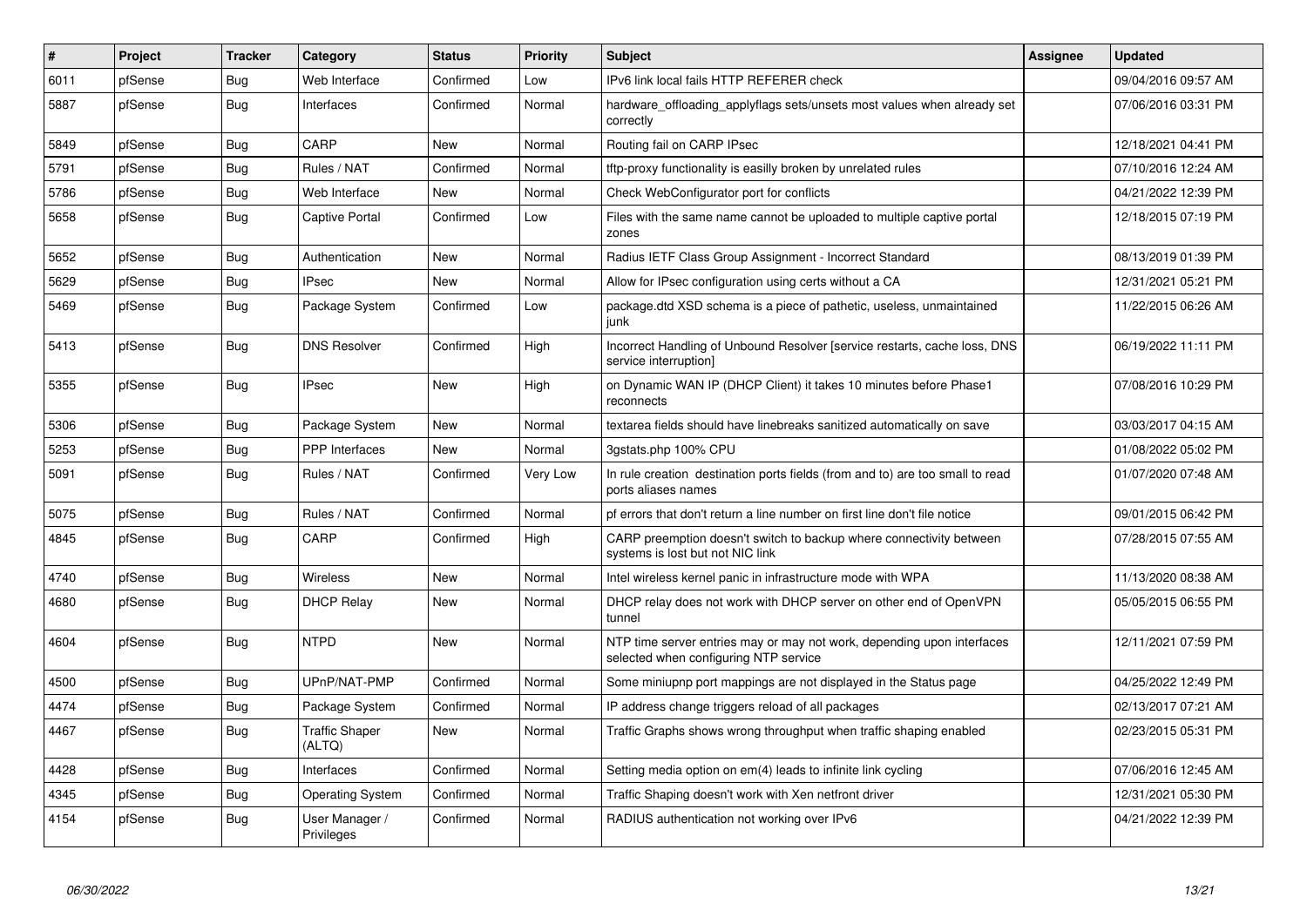| $\sharp$ | Project             | <b>Tracker</b> | Category                            | <b>Status</b> | Priority | <b>Subject</b>                                                                            | <b>Assignee</b> | <b>Updated</b>      |
|----------|---------------------|----------------|-------------------------------------|---------------|----------|-------------------------------------------------------------------------------------------|-----------------|---------------------|
| 4061     | pfSense             | Bug            | DHCP (IPv4)                         | Confirmed     | Normal   | dhcpd doesn't send client-hostname to peer, breaking DHCP lease<br>registrations w/HA     |                 | 02/24/2017 08:58 PM |
| 3889     | pfSense             | Bug            | <b>XML Parser</b>                   | Confirmed     | Low      | Non relevant changes in config.xml                                                        |                 | 08/13/2019 12:23 PM |
| 3796     | pfSense             | <b>Bug</b>     | Diagnostics                         | Confirmed     | Normal   | States summary fails and is very slow with large state tables                             |                 | 12/11/2021 08:03 PM |
| 3771     | pfSense             | Bug            | DHCP (IPv4)                         | <b>New</b>    | Normal   | Webinterface and dhcpdcrashes with 500+ static leases                                     |                 | 08/21/2019 09:26 AM |
| 3706     | pfSense             | <b>Bug</b>     | User Manager /<br>Privileges        | New           | Normal   | Permission order affects default page on limited accounts, but can't reorder              |                 | 02/06/2016 04:10 AM |
| 3465     | pfSense             | Bug            | <b>Traffic Shaper</b><br>(ALTQ)     | New           | Normal   | Editing Traffic Shaper queues causes status_queues.php error                              |                 | 02/19/2014 01:53 AM |
| 3411     | pfSense             | <b>Bug</b>     | Dashboard                           | New           | Low      | Interfaces and statistics dashboard widgets very slow with large numbers<br>of interfaces |                 | 01/24/2014 02:09 AM |
| 3404     | pfSense             | <b>Bug</b>     | DHCP (IPv4)                         | New           | Normal   | DHCP Server Fails to Start on Interfaces that are Slow to Come Online<br>During Boot      |                 | 02/11/2014 05:09 PM |
| 3382     | pfSense             | Bug            | <b>IGMP Proxy</b>                   | <b>New</b>    | Normal   | IGMPPROXY fails with more than 32 interfaces                                              |                 | 07/12/2016 11:01 PM |
| 3358     | pfSense             | <b>Bug</b>     | Package System                      | <b>New</b>    | Normal   | new version of <include_file> is not required during reinstall_all</include_file>         |                 | 12/26/2014 12:13 PM |
| 3326     | pfSense             | <b>Bug</b>     | <b>PPP</b> Interfaces               | New           | Normal   | IPv6 only PPPoE connection                                                                |                 | 11/18/2013 09:37 AM |
| 3312     | pfSense             | <b>Bug</b>     | <b>IPsec</b>                        | New           | Normal   | Gateway on IPsec rules is not functional in pf                                            |                 | 01/28/2020 10:09 PM |
| 2367     | pfSense             | Bug            | Rules / NAT                         | <b>New</b>    | Normal   | display negate rules in firewall_rules.php and evaluate when added                        |                 | 05/07/2012 06:11 PM |
| 2335     | pfSense             | <b>Bug</b>     | <b>Operating System</b>             | <b>New</b>    | Normal   | IGMPProxy and CARP Results in System Instability Upon Reboot                              |                 | 07/19/2014 10:25 PM |
| 2308     | pfSense             | Bug            | <b>Traffic Shaper</b><br>(ALTQ)     | <b>New</b>    | Normal   | HFSC WebUI doesn't check for "Bandwidth" setting                                          |                 | 12/04/2012 07:12 PM |
| 2234     | pfSense             | Bug            | Web Interface                       | Confirmed     | Low      | Status: Traffic Graph - only shows interface's subnet                                     |                 | 01/15/2022 08:33 PM |
| 2138     | pfSense             | Bug            | RRD Graphs                          | New           | Normal   | RRD Wireless graph broken in BSS mode                                                     |                 | 02/06/2016 04:59 AM |
| 2042     | pfSense             | <b>Bug</b>     | <b>NAT Reflection</b>               | Confirmed     | Low      | NAT reflection doesn't apply to self-initiated traffic                                    |                 | 01/21/2021 10:38 PM |
| 1890     | pfSense             | <b>Bug</b>     | Translations                        | <b>New</b>    | Normal   | No gettext support in console scripts                                                     |                 | 08/13/2019 12:24 PM |
| 1849     | pfSense             | Bug            | <b>Traffic Shaper</b><br>(ALTQ)     | New           | Normal   | Traffic shaper - By Queue view needs to show/use friendly inerface names                  |                 | 01/10/2022 08:10 AM |
| 1848     | pfSense             | <b>Bug</b>     | <b>Traffic Shaper</b><br>(Limiters) | Confirmed     | Normal   | Limiters after policy routing has taken place do not behave correctly                     |                 | 10/25/2014 09:18 PM |
| 1813     | pfSense             | <b>Bug</b>     | Rules / NAT                         | Confirmed     | Normal   | Static routes on WAN interfaces overridden by route-to for firewall-initiated<br>traffic  |                 | 11/09/2016 02:06 PM |
| 1738     | pfSense             | Bug            | Backup / Restore                    | New           | Very Low | Restore fails when username in backup is not matching                                     |                 | 12/11/2021 07:51 PM |
| 1667     | pfSense             | <b>Bug</b>     | L <sub>2</sub> TP                   | <b>New</b>    | Normal   | L2TP server does not respond properly from a CARP VIP                                     |                 | 12/11/2021 07:43 PM |
| 1186     | pfSense             | Bug            | <b>RRD Graphs</b>                   | Confirmed     | Normal   | When in pure routing mode the rrd graphs are blank                                        |                 | 09/16/2015 04:31 PM |
| 13247    | pfSense<br>Packages | <b>Bug</b>     | open-vm-tools                       | <b>New</b>    | Low      | Open-VM-Tools service actions do not work                                                 |                 | 06/05/2022 07:09 PM |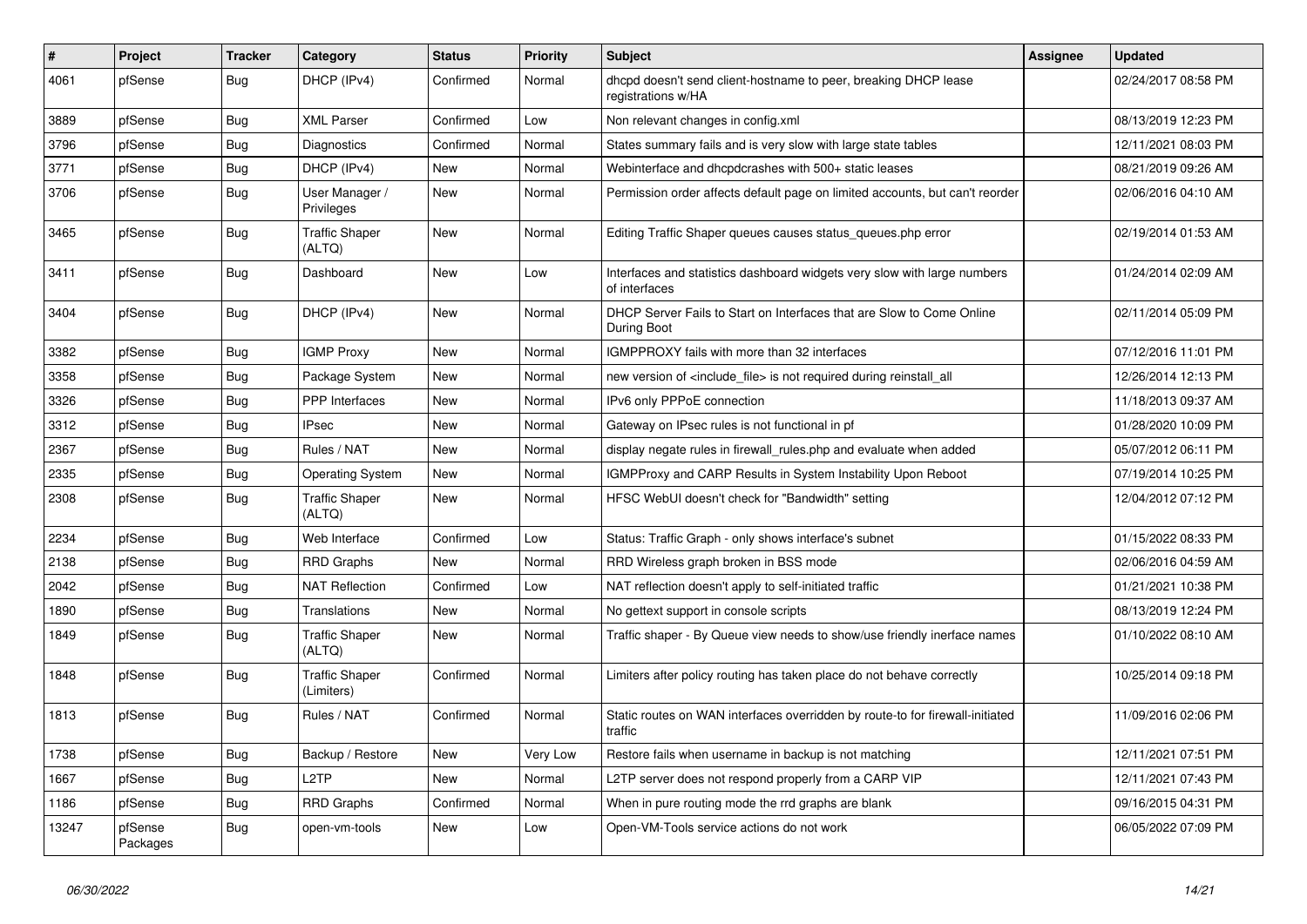| $\pmb{\#}$ | Project             | <b>Tracker</b> | Category    | <b>Status</b> | <b>Priority</b> | Subject                                                                                                            | <b>Assignee</b> | <b>Updated</b>      |
|------------|---------------------|----------------|-------------|---------------|-----------------|--------------------------------------------------------------------------------------------------------------------|-----------------|---------------------|
| 13202      | pfSense<br>Packages | Bug            | pfBlockerNG | New           | Normal          | Missing Protocols on IP Feed Groups Advanced Inbound/Outbound<br>Firewall Rule settings                            |                 | 05/23/2022 08:58 AM |
| 13194      | pfSense<br>Packages | Bug            | pfBlockerNG | New           | Normal          | Remove dead Malc0de feed                                                                                           |                 | 05/23/2022 05:16 AM |
| 13180      | pfSense<br>Packages | Bug            | pfBlockerNG | New           | High            | High CPU Utilization with pfb_filterLsince PfBlockerNG update to devel<br>3.1.04                                   |                 | 06/14/2022 08:00 AM |
| 13154      | pfSense<br>Packages | <b>Bug</b>     | pfBlockerNG | Confirmed     | Normal          | pfBlocker causing excessive CPU load                                                                               |                 | 06/28/2022 01:14 PM |
| 13141      | pfSense<br>Packages | Bug            | squidguard  | New           | Normal          | wrong page squidguard block                                                                                        |                 | 05/09/2022 05:33 PM |
| 13128      | pfSense<br>Packages | <b>Bug</b>     | Zabbix      | New           | Normal          | Zabbix Agent 6: HA Server Setup                                                                                    |                 | 05/05/2022 01:55 AM |
| 13098      | pfSense<br>Packages | Bug            | haproxy     | Feedback      | Low             | HAProxy Virtual IP broken link under Frontend setup                                                                |                 | 04/27/2022 08:35 AM |
| 13073      | pfSense<br>Packages | Bug            | Squid       | New           | Normal          | ClamAV - clamd dies with high CPU load and thus the C-ICAP of<br>squid-reverse proxy causes http:500 errors        |                 | 04/19/2022 05:38 AM |
| 13053      | pfSense<br>Packages | Bug            | <b>ACME</b> | New           | Normal          | LoopiaAPI error handling                                                                                           |                 | 05/05/2022 10:58 AM |
| 13045      | pfSense<br>Packages | Bug            | WireGuard   | New           | Normal          | Firewall floating rules ignore WireGuard traffic                                                                   |                 | 04/11/2022 09:40 AM |
| 13043      | pfSense<br>Packages | Bug            | WireGuard   | New           | Normal          | OSPF over Wireguard interface doesn't populate neighbors after reboot                                              |                 | 04/11/2022 09:22 AM |
| 13022      | pfSense<br>Packages | Bug            | haproxy     | Feedback      | Normal          | HAProxy - Sub Frontends ignore Client verification CA certificates                                                 |                 | 04/06/2022 12:55 PM |
| 13018      | pfSense<br>Packages | Bug            | pfBlockerNG | New           | Normal          | TLD and DNSBL Safesearch DOH conflict disables TLD block when<br>conflicting DOH FQDN is deselected or whitelisted |                 | 04/01/2022 05:59 PM |
| 12982      | pfSense<br>Packages | Bug            | FreeRADIUS  | New           | Normal          | FreeRadius RadReply table entries missing from pf                                                                  |                 | 06/19/2022 05:38 PM |
| 12956      | pfSense<br>Packages | Bug            | Suricata    | Confirmed     | Normal          | suricata fails to use pcre in SID management (e.g. dropsid.conf)                                                   |                 | 04/05/2022 12:52 PM |
| 12951      | pfSense<br>Packages | Bug            | <b>FRR</b>  | Feedback      | Normal          | FRR cannot remove IPv6 routes                                                                                      |                 | 03/22/2022 09:24 PM |
| 12907      | pfSense<br>Packages | <b>Bug</b>     | PIMD        | Feedback      | Normal          | PIMD: Nonexistent interfaces should be hidden/disabled in pimd.conf<br>before bringing up the service              |                 | 03/07/2022 03:51 PM |
| 12899      | pfSense<br>Packages | <b>Bug</b>     | Suricata    | New           | Normal          | Suricata doesn't honor Pass List                                                                                   |                 | 03/04/2022 01:22 PM |
| 12845      | pfSense<br>Packages | Bug            | softflowd   | New           | Normal          | softflowd wrong vlan tag                                                                                           |                 | 02/21/2022 10:40 AM |
| 12822      | pfSense<br>Packages | Bug            | pfBlockerNG | New           | Normal          | IPv4 Source ASN format not working                                                                                 |                 | 02/18/2022 10:47 AM |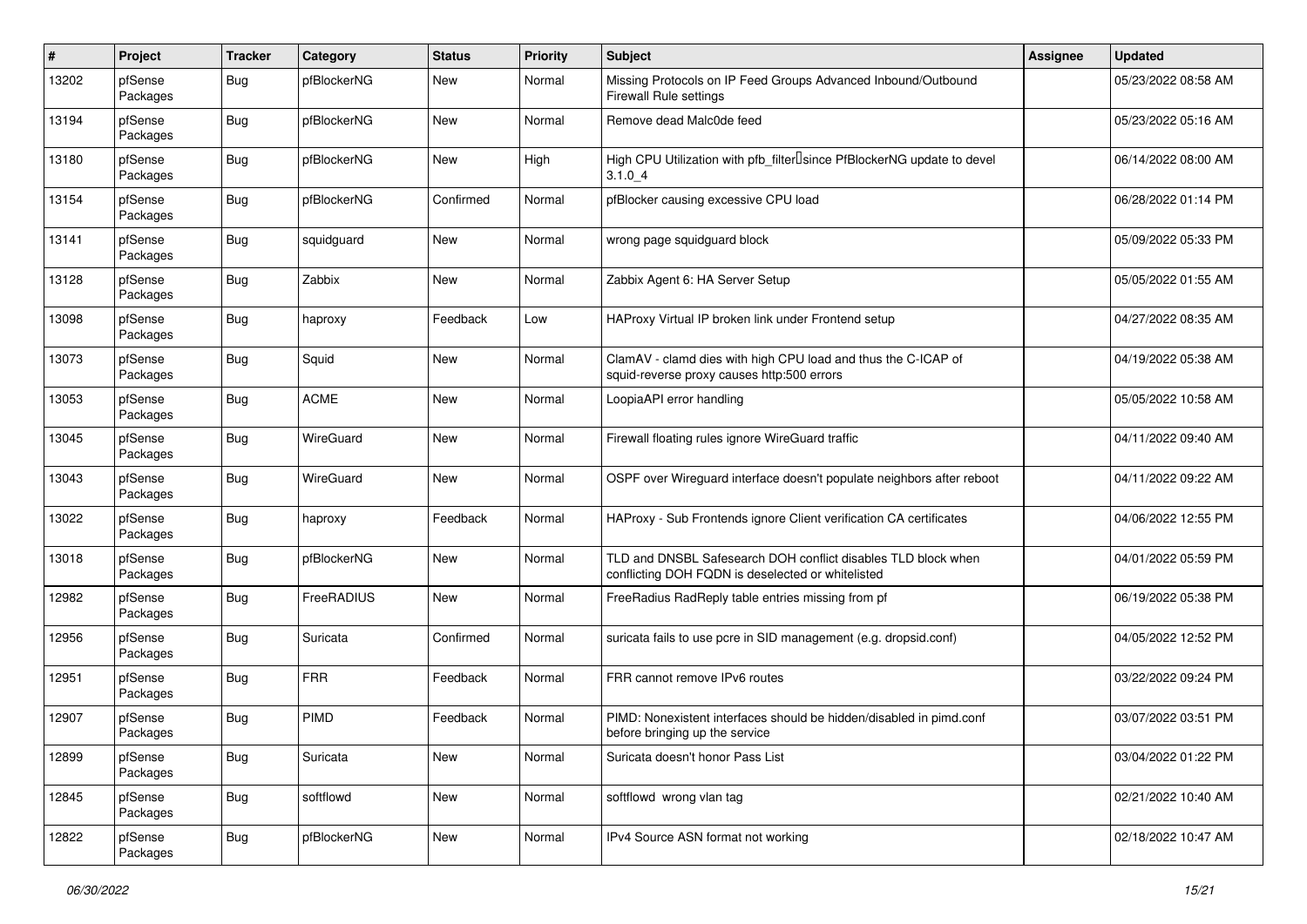| $\vert$ # | Project             | <b>Tracker</b> | Category                 | <b>Status</b>                 | <b>Priority</b> | Subject                                                                                                                                                                 | Assignee | <b>Updated</b>      |
|-----------|---------------------|----------------|--------------------------|-------------------------------|-----------------|-------------------------------------------------------------------------------------------------------------------------------------------------------------------------|----------|---------------------|
| 12767     | pfSense<br>Packages | Bug            | Avahi                    | New                           | Normal          | Package radavahi-daemon does does not exist in current pfSense<br>version and it has been removed" message on pfSense 2.7 restore                                       |          | 02/07/2022 11:28 AM |
| 12751     | pfSense<br>Packages | <b>Bug</b>     | <b>FRR</b>               | New                           | Normal          | Improve FRR route restoration after gateway events                                                                                                                      |          | 02/06/2022 11:07 PM |
| 12742     | pfSense<br>Packages | <b>Bug</b>     | FreeRADIUS               | Feedback                      | Normal          | freeRADIUS virtual-server-default: modules dailycounter, monthlycounter,<br>noresetcounter, expire on login in authorize section prevent virtual server<br>from loading |          | 03/01/2022 12:45 PM |
| 12732     | pfSense<br>Packages | <b>Bug</b>     | squidguard               | <b>New</b>                    | High            | Squid https filtering squidguard acl target list - erratic behaviour                                                                                                    |          | 01/26/2022 09:11 AM |
| 12667     | pfSense<br>Packages | Bug            | WireGuard                | <b>New</b>                    | Normal          | Firewall Crashed After Upgrading Wireguard                                                                                                                              |          | 01/07/2022 09:18 AM |
| 12655     | pfSense<br>Packages | Bug            | Telegraf                 | New                           | Normal          | telegraf, wireguard plugin failing                                                                                                                                      |          | 12/30/2021 05:51 PM |
| 12538     | pfSense<br>Packages | <b>Bug</b>     | PIMD                     | <b>New</b>                    | Normal          | PIMD sub-interface bug                                                                                                                                                  |          | 11/20/2021 09:44 PM |
| 12507     | pfSense<br>Packages | Bug            | softflowd                | <b>Pull Request</b><br>Review | Normal          | Add support for bi-directional flows in softflowd                                                                                                                       |          | 11/11/2021 03:53 AM |
| 12444     | pfSense<br>Packages | <b>Bug</b>     | ntop                     | New                           | Normal          | ntopng throws errors when viewing single host                                                                                                                           |          | 10/11/2021 12:39 PM |
| 12423     | pfSense<br>Packages | <b>Bug</b>     | pfBlockerNG              | Feedback                      | Normal          | Dashboard shows "SQLite database missing, Force Reload DNSBL to<br>recover!"                                                                                            |          | 12/31/2021 01:06 PM |
| 12414     | pfSense<br>Packages | <b>Bug</b>     | pfBlockerNG              | Feedback                      | Normal          | DNSBL SafeSearch page displays input validation error if DoH / DoT<br>blocking is not enabled                                                                           |          | 12/30/2021 02:49 PM |
| 12338     | pfSense<br>Packages | <b>Bug</b>     | <b>RRD Summary</b>       | New                           | Normal          | RRD Summary does not report data on 3100                                                                                                                                |          | 04/15/2022 02:54 PM |
| 12330     | pfSense<br>Packages | <b>Bug</b>     | pfBlockerNG              | Feedback                      | Normal          | pfBlockerNG devel creating invalid NAT rules on boot                                                                                                                    |          | 04/21/2022 12:40 PM |
| 12286     | pfSense<br>Packages | Bug            | FreeRADIUS               | <b>New</b>                    | Normal          | Add support for ntlm auth in LDAP                                                                                                                                       |          | 08/20/2021 08:27 AM |
| 12260     | pfSense<br>Packages | Bug            | ntop                     | New                           | Normal          | Update popup and version missmatch?                                                                                                                                     |          | 01/08/2022 05:53 AM |
| 12258     | pfSense<br>Packages | <b>Bug</b>     | WireGuard                | Feedback                      | Normal          | Copy key buttons only work in HTTPS mode                                                                                                                                |          | 02/03/2022 04:57 AM |
| 12188     | pfSense<br>Packages | Bug            | OpenVPN Client<br>Export | New                           | Normal          | client export breaks multi remote configurations                                                                                                                        |          | 10/02/2021 05:58 PM |
| 12178     | pfSense<br>Packages | Bug            | WireGuard                | <b>New</b>                    | Low             | WireGuard always shows 'Configuring WireGuard tunnelsdone.'<br>message on boot                                                                                          |          | 07/30/2021 06:58 AM |
| 12130     | pfSense<br>Packages | Bug            | Zeek                     | New                           | Normal          | Zeek fails to start                                                                                                                                                     |          | 07/15/2021 02:00 AM |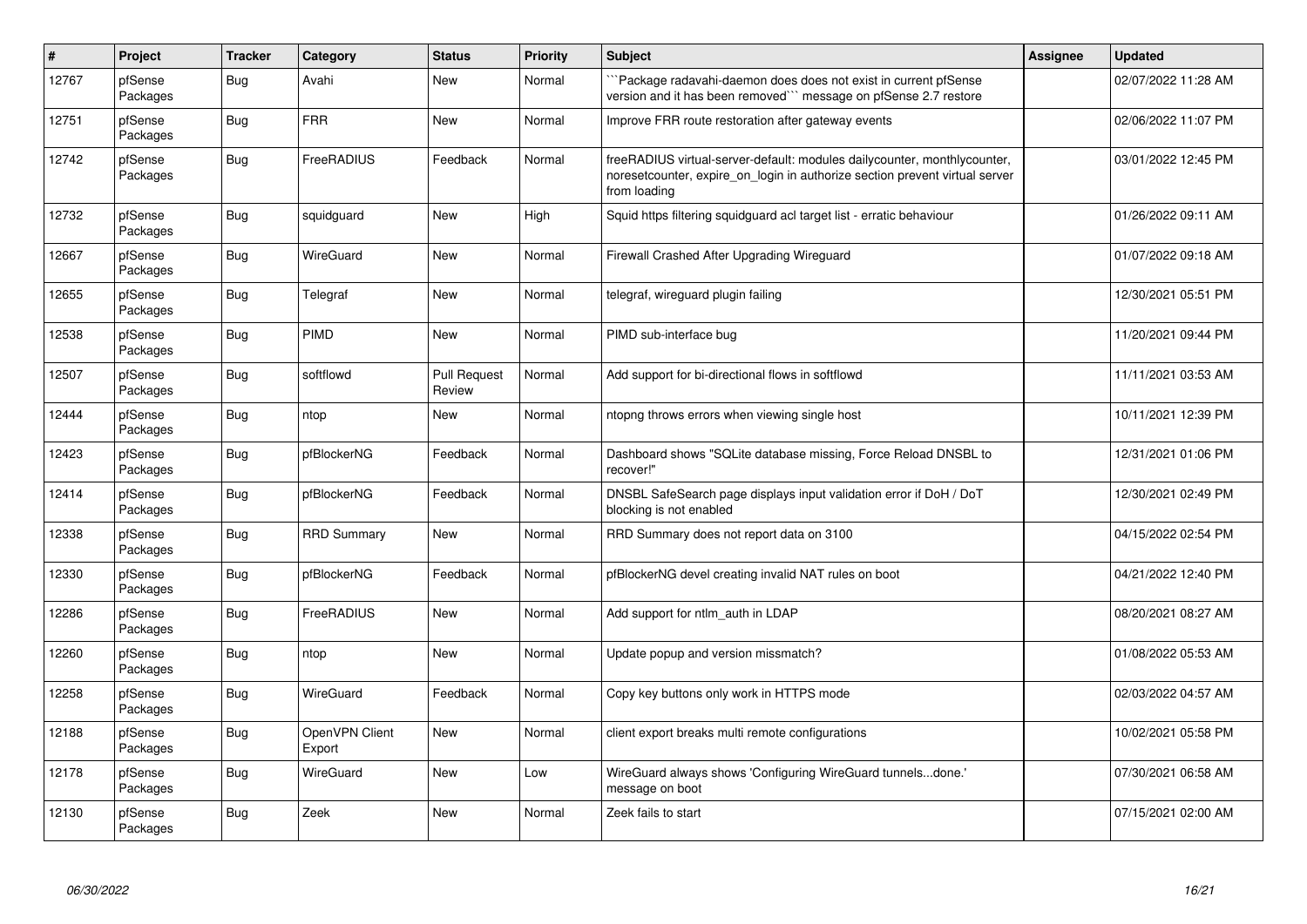| $\pmb{\#}$ | Project             | <b>Tracker</b> | Category          | <b>Status</b> | <b>Priority</b> | <b>Subject</b>                                                                | Assignee | <b>Updated</b>      |
|------------|---------------------|----------------|-------------------|---------------|-----------------|-------------------------------------------------------------------------------|----------|---------------------|
| 12126      | pfSense<br>Packages | Bug            | FreeRADIUS        | New           | Normal          | freeradius3 0.15.7_31                                                         |          | 10/11/2021 08:21 AM |
| 12114      | pfSense<br>Packages | Bug            | syslog-ng         | Feedback      | Normal          | syslog-ng only binds to the last specified interface                          |          | 04/21/2022 12:40 PM |
| 12084      | pfSense<br>Packages | <b>Bug</b>     | <b>FRR</b>        | <b>New</b>    | Normal          | libfrr.so.0 error on SG-1100                                                  |          | 06/26/2021 08:22 AM |
| 12073      | pfSense<br>Packages | <b>Bug</b>     | NET-SNMP          | Feedback      | Normal          | netsnmptrapd.conf syntax is wrong                                             |          | 04/21/2022 12:40 PM |
| 12033      | pfSense<br>Packages | Bug            | pfBlockerNG       | <b>New</b>    | Normal          | maxmindb and _sqlite3 modules not found                                       |          | 10/01/2021 04:42 AM |
| 12009      | pfSense<br>Packages | Bug            | Zabbix            | New           | Normal          | Zabbix Agent starts twice by /etc/rc.start_packages                           |          | 06/08/2021 01:35 AM |
| 11980      | pfSense<br>Packages | <b>Bug</b>     | FreeRADIUS        | Feedback      | Normal          | EAP does not work with SQL backend                                            |          | 07/21/2021 07:24 AM |
| 11970      | pfSense<br>Packages | Bug            | Coreboot          | New           | Normal          | Netgate Firmware Upgrade Doesn't Work on XG-2758                              |          | 04/21/2022 12:39 PM |
| 11936      | pfSense<br>Packages | Bug            | <b>FRR</b>        | Incomplete    | High            | FRR does not connect BGP when using password                                  |          | 05/19/2021 08:12 AM |
| 11898      | pfSense<br>Packages | Bug            | apcupsd           | New           | Normal          | PHP error from apcupsd dashboard widget                                       |          | 05/07/2021 09:12 AM |
| 11848      | pfSense<br>Packages | Bug            | Squid             | New           | Normal          | Issue with squid cache download speed                                         |          | 04/23/2021 09:30 PM |
| 11841      | pfSense<br>Packages | Bug            | <b>FRR</b>        | <b>New</b>    | Normal          | FRR access lists default bahavior changed to permit by default                |          | 04/22/2021 09:52 AM |
| 11835      | pfSense<br>Packages | Bug            | <b>FRR</b>        | New           | Normal          | FRR OSPF redistributed connected routes disappearing                          |          | 04/22/2021 07:11 AM |
| 11802      | pfSense<br>Packages | Bug            | FreeRADIUS        | New           | Normal          | FreeRADIUS sync                                                               |          | 05/10/2021 04:18 AM |
| 11780      | pfSense<br>Packages | Bug            | Suricata          | New           | Very High       | Suricata package fails to prune suricata.log                                  |          | 08/06/2021 07:18 AM |
| 11777      | pfSense<br>Packages | <b>Bug</b>     | Unbound           | New           | Very Low        | Input validation prevents DNS Resolver from being disabled                    |          | 04/05/2021 05:51 PM |
| 11763      | pfSense<br>Packages | <b>Bug</b>     | Status_Monitoring | New           | Normal          | Traffic graphs refresh issue                                                  |          | 05/03/2021 09:44 AM |
| 11742      | pfSense<br>Packages | <b>Bug</b>     | Suricata          | New           | Normal          | Blocking / Unblocking is not working correctly.                               |          | 09/01/2021 11:08 AM |
| 11650      | pfSense<br>Packages | <b>Bug</b>     | <b>FRR</b>        | New           | Very Low        | FRR configuration broken on restore of manually edited FRR config<br>sections |          | 03/10/2021 08:50 AM |
| 11610      | pfSense<br>Packages | <b>Bug</b>     | NET-SNMP          | New           | Normal          | NET-SNMP is not setting the correct permissions on AgentX                     |          | 06/28/2021 07:54 AM |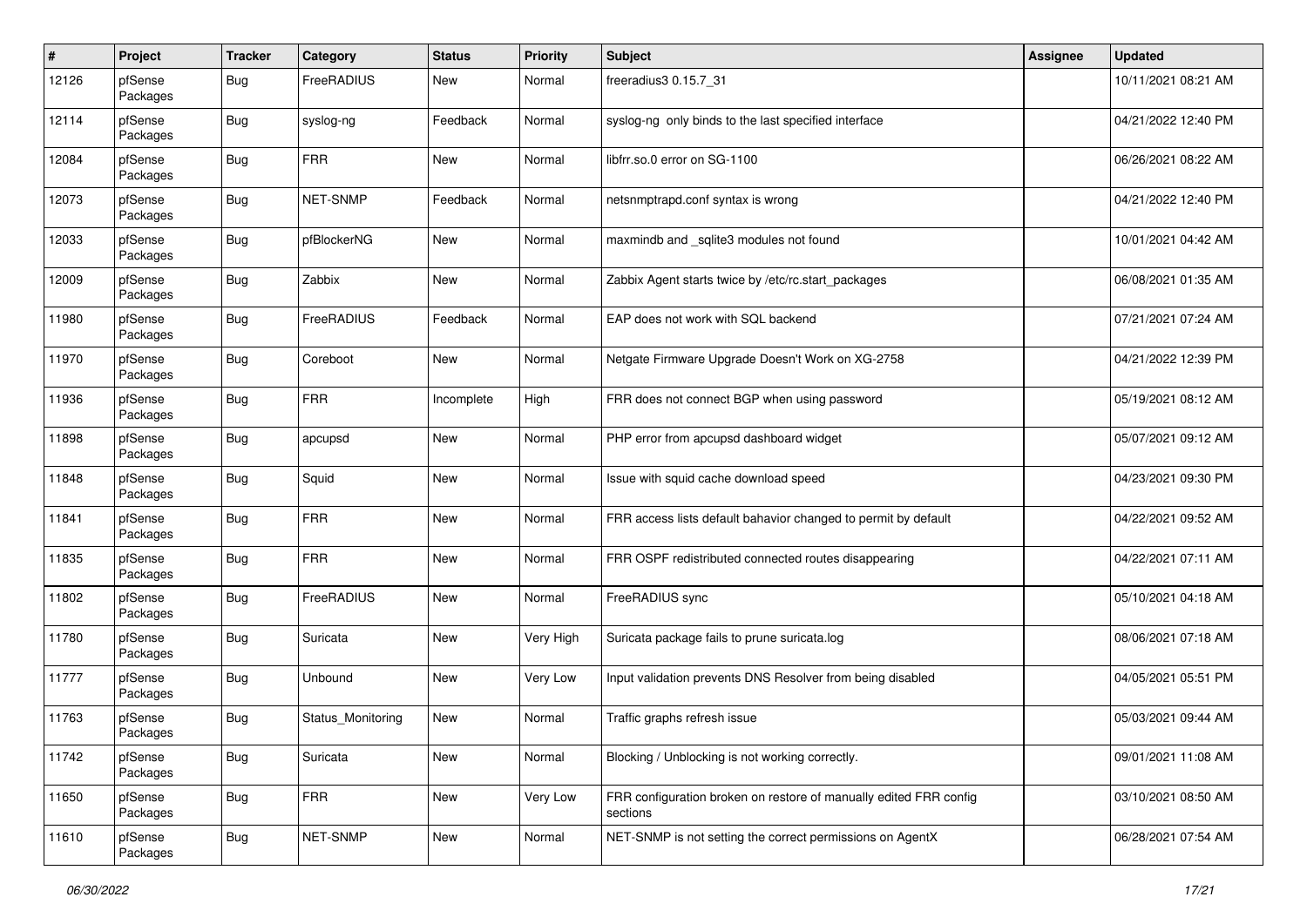| $\pmb{\#}$ | Project             | <b>Tracker</b> | Category         | <b>Status</b>                 | <b>Priority</b> | <b>Subject</b>                                                                                                         | <b>Assignee</b> | <b>Updated</b>      |
|------------|---------------------|----------------|------------------|-------------------------------|-----------------|------------------------------------------------------------------------------------------------------------------------|-----------------|---------------------|
| 11592      | pfSense<br>Packages | Bug            | node exporter    | <b>New</b>                    | Normal          | Node exporter can not read system statistics                                                                           |                 | 10/15/2021 09:37 PM |
| 11572      | pfSense<br>Packages | Bug            | pfBlockerNG      | <b>New</b>                    | High            | Auto created firewall rules have IPv4 as protocol only - even for IPv6 lists.                                          |                 | 06/25/2022 10:59 AM |
| 11563      | pfSense<br>Packages | <b>Bug</b>     | <b>BIND</b>      | <b>New</b>                    | High            | BIND GUI writes TXT records > 255 characters                                                                           |                 | 02/27/2021 07:11 AM |
| 11530      | pfSense<br>Packages | Bug            | ntop             | Feedback                      | Low             | ntopng 4.2 needs to be updated to 4.3, Bug when accessing a host for<br>details                                        |                 | 03/05/2022 08:35 PM |
| 11525      | pfSense<br>Packages | Bug            | Suricata         | <b>New</b>                    | Normal          | pfsense 2.5.0 release version for vlan issue to suricata                                                               |                 | 11/11/2021 08:16 AM |
| 11522      | pfSense<br>Packages | Bug            | Zabbix           | <b>New</b>                    | Normal          | fping6 error                                                                                                           |                 | 02/24/2021 07:13 AM |
| 11509      | pfSense<br>Packages | Bug            | <b>LCDProc</b>   | New                           | Low             | LCD package - not starting at boot - stop and start in Status Window not<br>possible                                   |                 | 02/23/2021 10:55 AM |
| 11493      | pfSense<br>Packages | Bug            | Zabbix           | <b>New</b>                    | Very Low        | After upgrade zabbix proxy wont start                                                                                  |                 | 02/21/2021 05:31 AM |
| 11490      | pfSense<br>Packages | Bug            | Service Watchdog | <b>New</b>                    | <b>Very Low</b> | Service Watchdog - Impacts Reboots and Package Updates                                                                 |                 | 02/22/2021 12:07 PM |
| 11479      | pfSense<br>Packages | Bug            | snmptt           | New                           | Normal          | snmptt 1.4.2 does not work in daemon mode                                                                              |                 | 02/20/2021 04:37 PM |
| 11434      | pfSense<br>Packages | Bug            | squidguard       | Feedback                      | Normal          | SquidGuard over 1.16.18_11                                                                                             |                 | 04/21/2022 12:40 PM |
| 11414      | pfSense<br>Packages | Bug            | pfBlockerNG      | <b>New</b>                    | Normal          | Enabling feed "Public_DNS4_all" breaks some Google services                                                            |                 | 02/13/2021 02:46 AM |
| 11398      | pfSense<br>Packages | <b>Bug</b>     | pfBlockerNG      | New                           | Normal          | pfBlocker upgrade hangs forever                                                                                        |                 | 04/21/2022 12:39 PM |
| 11377      | pfSense<br>Packages | Bug            | <b>FRR</b>       | <b>Pull Request</b><br>Review | Normal          | FRR deinstall                                                                                                          |                 | 03/10/2021 08:21 AM |
| 11375      | pfSense<br>Packages | Bug            | apcupsd          | New                           | Normal          | UPS Type <blank> for USB APC</blank>                                                                                   |                 | 02/26/2021 11:10 AM |
| 11261      | pfSense<br>Packages | Bug            | pfBlockerNG      | <b>New</b>                    | Normal          | pfBlockerNG ASN numbers in IPv4 (/IPv6) Custom_List generate error(s)<br>"Invalid numeric literal at line 1, column 7" |                 | 01/28/2021 08:34 AM |
| 11235      | pfSense<br>Packages | Bug            | Filer            | New                           | Normal          | Filer run script when "state" unchanged                                                                                |                 | 01/08/2021 07:24 AM |
| 11185      | pfSense<br>Packages | Bug            | ntop             | Feedback                      | Normal          | Redis service stopping before NtopNg                                                                                   |                 | 04/21/2022 12:40 PM |
| 11182      | pfSense<br>Packages | Bug            | <b>NRPE</b>      | New                           | Normal          | NRPE in HA syncs the bind IP                                                                                           |                 | 12/01/2021 02:15 AM |
| 11158      | pfSense<br>Packages | <b>Bug</b>     | <b>FRR</b>       | New                           | High            | <b>FRR Prefix Lists</b>                                                                                                |                 | 12/30/2020 04:55 PM |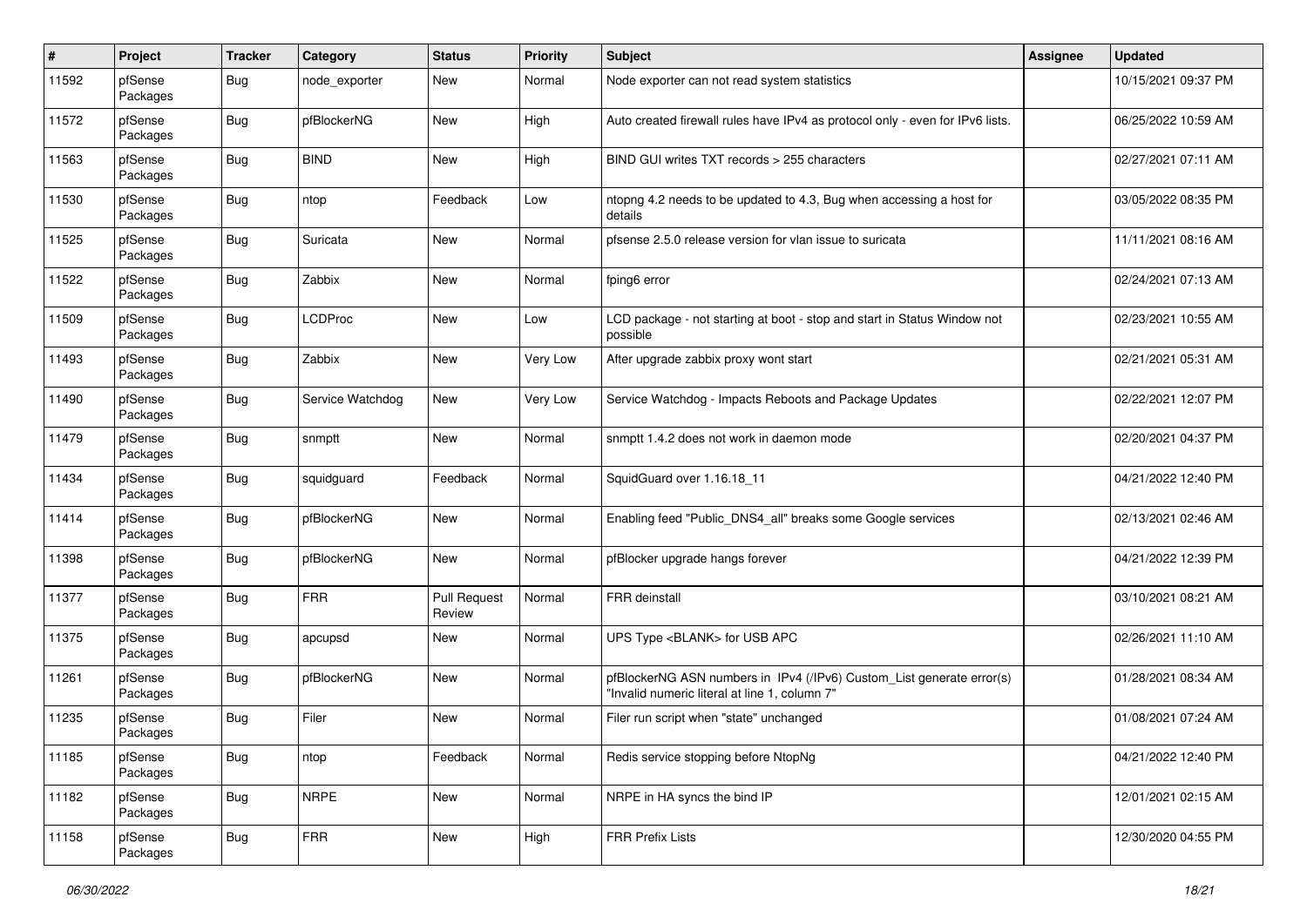| $\pmb{\#}$ | Project             | <b>Tracker</b> | Category          | <b>Status</b> | <b>Priority</b> | <b>Subject</b>                                                                                                                   | <b>Assignee</b> | <b>Updated</b>      |
|------------|---------------------|----------------|-------------------|---------------|-----------------|----------------------------------------------------------------------------------------------------------------------------------|-----------------|---------------------|
| 11074      | pfSense<br>Packages | Bug            | <b>BIND</b>       | New           | Low             | bind Zone Settings Zones, Save button opens "Confirmation required to<br>save changes"                                           |                 | 11/16/2020 11:08 AM |
| 11040      | pfSense<br>Packages | Bug            | pfBlockerNG       | <b>New</b>    | Normal          | pfb filter core faults when clearing firewall log                                                                                |                 | 11/07/2020 01:44 PM |
| 11036      | pfSense<br>Packages | Bug            | haproxy           | <b>New</b>    | Normal          | <b>HAproxy ACL</b>                                                                                                               |                 | 02/11/2022 11:27 AM |
| 11000      | pfSense<br>Packages | Bug            | haproxy           | New           | Very Low        | haproxy deprecated trick suggested                                                                                               |                 | 12/23/2020 02:55 PM |
| 10994      | pfSense<br>Packages | Bug            | squidguard        | <b>New</b>    | Low             | SquidGuard Blacklists Restore Default button does not work                                                                       |                 | 10/20/2020 12:26 PM |
| 10990      | pfSense<br>Packages | <b>Bug</b>     | NET-SNMP          | Feedback      | Normal          | net-snmp IPv6 listen address needs to be wrapped in square brackets                                                              |                 | 03/19/2021 05:09 AM |
| 10989      | pfSense<br>Packages | <b>Bug</b>     | Snort             | New           | Low             | Snort alert page has hidden characters in IPv6 address                                                                           |                 | 10/17/2020 04:06 PM |
| 10936      | pfSense<br>Packages | Bug            | haproxy           | Feedback      | Normal          | both haproxy/haproxy-devel non-existent option lb-agent-chk                                                                      |                 | 04/21/2022 12:40 PM |
| 10935      | pfSense<br>Packages | <b>Bug</b>     | <b>FRR</b>        | New           | Normal          | FRR 0.6.7-6 - BGPD service recycled IPv6 without Route Map                                                                       |                 | 12/30/2020 05:00 PM |
| 10900      | pfSense<br>Packages | Bug            | Backup            | Feedback      | Normal          | /packages/backup/backup.php?a=download&t=backup HTTP 504, or<br>Sends PHP Error Message as ASCII/Text file Named pfsense.bak.tgz |                 | 04/05/2022 01:51 AM |
| 10845      | pfSense<br>Packages | Bug            | apcupsd           | New           | Normal          | apcupsd doesn't stop when not enabled                                                                                            |                 | 08/24/2020 10:16 AM |
| 10791      | pfSense<br>Packages | Bug            | PIMD              | <b>New</b>    | Normal          | Valid (vlan)interfaces do not get vif reporting "Invalid phyint address"                                                         |                 | 10/06/2020 09:20 AM |
| 10783      | pfSense<br>Packages | <b>Bug</b>     | ntop              | <b>New</b>    | Normal          | NtopNG is very unstable on arm64                                                                                                 |                 | 07/22/2020 09:07 AM |
| 10760      | pfSense<br>Packages | Bug            | <b>BIND</b>       | <b>New</b>    | High            | pfSense BIND 9.14.12 server terminates due to assertion failure                                                                  |                 | 07/11/2020 04:53 PM |
| 10695      | pfSense<br>Packages | Bug            | FreeRADIUS        | New           | Normal          | FreeRadius Accounting skipping MBs after reboot due to power down                                                                |                 | 06/24/2020 04:49 AM |
| 10693      | pfSense<br>Packages | Bug            | <b>BIND</b>       | New           | Normal          | pfSense Bind Zone Editor UI does not update zone serial number when a<br>change is made                                          |                 | 09/01/2021 12:51 AM |
| 10692      | pfSense<br>Packages | <b>Bug</b>     | PIMD              | Feedback      | Normal          | PIMD starts twice at boot                                                                                                        |                 | 04/21/2022 12:40 PM |
| 10608      | pfSense<br>Packages | <b>Bug</b>     | Squid             | Feedback      | Normal          | Update squid port to 4.11-p2                                                                                                     |                 | 03/02/2021 04:00 AM |
| 10606      | pfSense<br>Packages | i Bug          | Snort             | New           | Normal          | Snort Inline stopped working after upgrade to FreeBSD 12.1 (network<br>traffic blocked after heavy load randomly)                |                 | 05/28/2020 10:06 AM |
| 10601      | pfSense<br>Packages | Bug            | Status_Monitoring | New           | Normal          | Dashboard->Traffic Graphs Scale is capped for outbound                                                                           |                 | 05/29/2020 10:13 AM |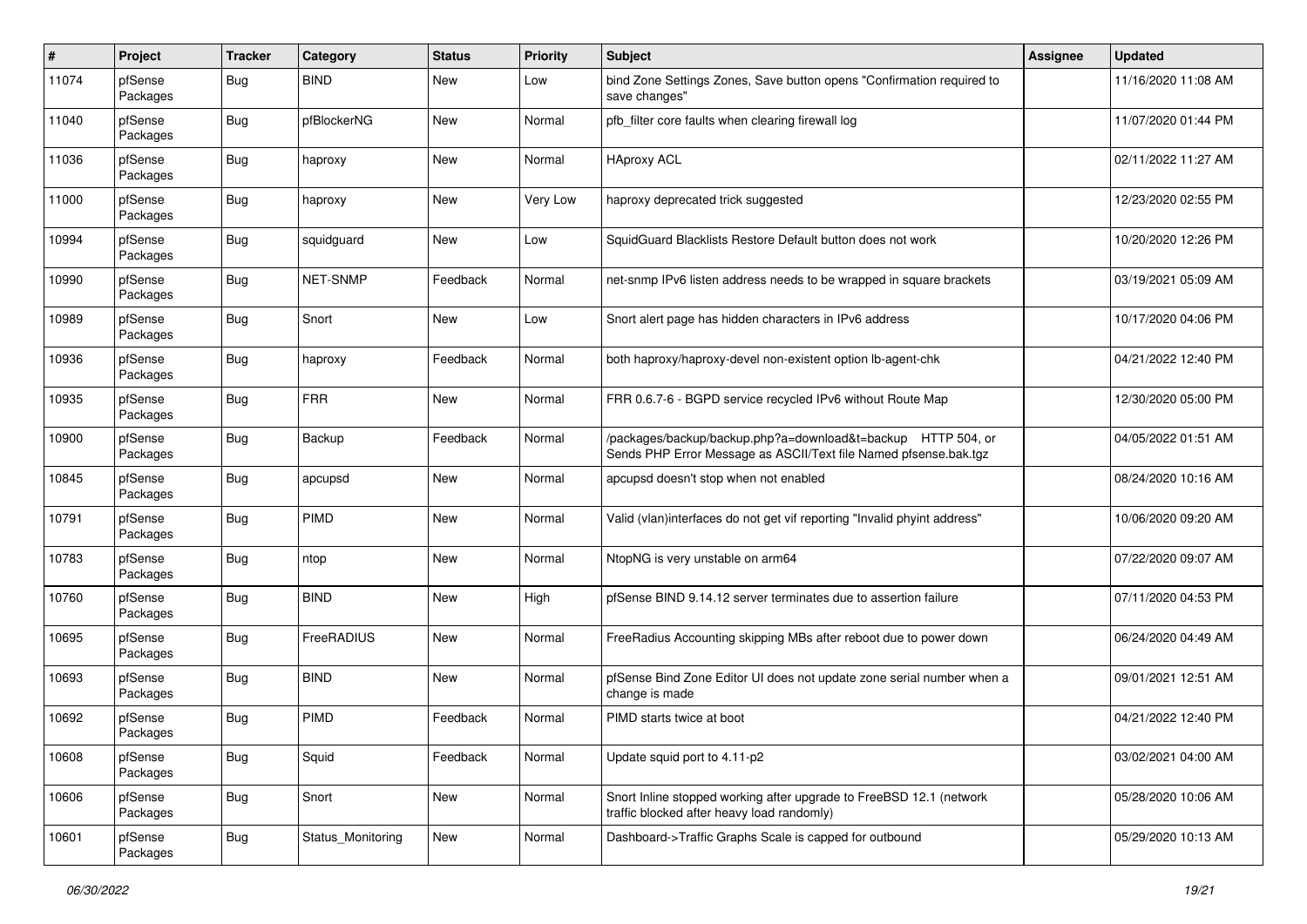| $\vert$ # | Project             | <b>Tracker</b> | Category      | <b>Status</b> | <b>Priority</b> | <b>Subject</b>                                                                                                                                              | <b>Assignee</b> | <b>Updated</b>      |
|-----------|---------------------|----------------|---------------|---------------|-----------------|-------------------------------------------------------------------------------------------------------------------------------------------------------------|-----------------|---------------------|
| 10590     | pfSense<br>Packages | Bug            | pfBlockerNG   | New           | Normal          | pfBlockerNG: Invalid argument supplied for foreach()                                                                                                        |                 | 05/26/2020 08:22 AM |
| 10526     | pfSense<br>Packages | <b>Bug</b>     | pfBlockerNG   | <b>New</b>    | Normal          | Package pfBlockerNG Crashes on Alert view                                                                                                                   |                 | 05/04/2020 08:59 AM |
| 10516     | pfSense<br>Packages | <b>Bug</b>     | <b>FRR</b>    | <b>New</b>    | Normal          | <b>FRR Access list</b>                                                                                                                                      |                 | 12/06/2020 11:02 PM |
| 10503     | pfSense<br>Packages | Bug            | <b>FRR</b>    | <b>New</b>    | Normal          | Flapping any GW in multi-WAN influences restating all IPsec tunnels in<br>FRR which leads to dropping all IPsec VTI static routes and related BGP<br>issues |                 | 05/08/2020 07:51 PM |
| 10502     | pfSense<br>Packages | Bug            | lldpd         | In Progress   | Normal          | LLDP spamming errors on Netgate XG-7100                                                                                                                     |                 | 04/21/2022 12:39 PM |
| 10487     | pfSense<br>Packages | <b>Bug</b>     | Telegraf      | <b>New</b>    | Normal          | Telegraf package not sending logs to influxdb server                                                                                                        |                 | 05/03/2020 07:09 PM |
| 10445     | pfSense<br>Packages | <b>Bug</b>     | <b>BIND</b>   | Feedback      | Normal          | BIND crashed when added RPZ. rpz is not a master or slave zone.                                                                                             |                 | 04/21/2022 12:40 PM |
| 10436     | pfSense<br>Packages | <b>Bug</b>     | softflowd     | <b>New</b>    | Normal          | softflowd no longer sends flow data after upgrade ( $v0.9.9 - 1 \rightarrow v1.0.0$ )                                                                       |                 | 06/07/2022 12:25 AM |
| 10426     | pfSense<br>Packages | Bug            | Filer         | Feedback      | Normal          | Filer must validate that File name is uniq                                                                                                                  |                 | 04/20/2022 11:02 AM |
| 10393     | pfSense<br>Packages | Bug            | syslog-ng     | Feedback      | Normal          | Syslog-ng TLS support is broken                                                                                                                             |                 | 04/21/2022 12:40 PM |
| 10370     | pfSense<br>Packages | <b>Bug</b>     | ntop          | New           | Normal          | ntopng Timeseries not send to InfluxDB                                                                                                                      |                 | 03/30/2020 09:42 AM |
| 10330     | pfSense<br>Packages | Bug            | <b>BIND</b>   | Feedback      | Normal          | BIND zone configuration displays wrong DS resource record with inline<br>DNSSEC signing enabled                                                             |                 | 04/21/2022 12:40 PM |
| 10292     | pfSense<br>Packages | <b>Bug</b>     | Suricata      | New           | Normal          | Suricata not respecting SID Mgmt list                                                                                                                       |                 | 02/27/2020 01:02 PM |
| 10279     | pfSense<br>Packages | <b>Bug</b>     | open-vm-tools | New           | Normal          | pfSense's OpenVM Tools on ESXi 6.7 no longer provides guest vm<br>functionality                                                                             |                 | 03/01/2020 06:07 PM |
| 10278     | pfSense<br>Packages | <b>Bug</b>     | pfBlockerNG   | <b>New</b>    | Normal          | pfBlockerNG: Formatting issue on DNSBL stats page                                                                                                           |                 | 02/24/2020 01:36 PM |
| 10265     | pfSense<br>Packages | Bug            | <b>Notes</b>  | <b>New</b>    | Very Low        | Adding a Note with malformed title will force system restore                                                                                                |                 | 02/27/2020 10:12 AM |
| 10253     | pfSense<br>Packages | Bug            | pfBlockerNG   | <b>New</b>    | Normal          | pfblockerng-devel uses user interface for VIP causing issues with other<br>services                                                                         |                 | 02/11/2020 09:17 AM |
| 10252     | pfSense<br>Packages | <b>Bug</b>     | pfBlockerNG   | New           | High            | pfblockerng-devel                                                                                                                                           |                 | 02/11/2020 05:18 PM |
| 10188     | pfSense<br>Packages | Bug            | pfBlockerNG   | <b>New</b>    | Normal          | Reputation tab is not working                                                                                                                               |                 | 01/24/2020 10:06 AM |